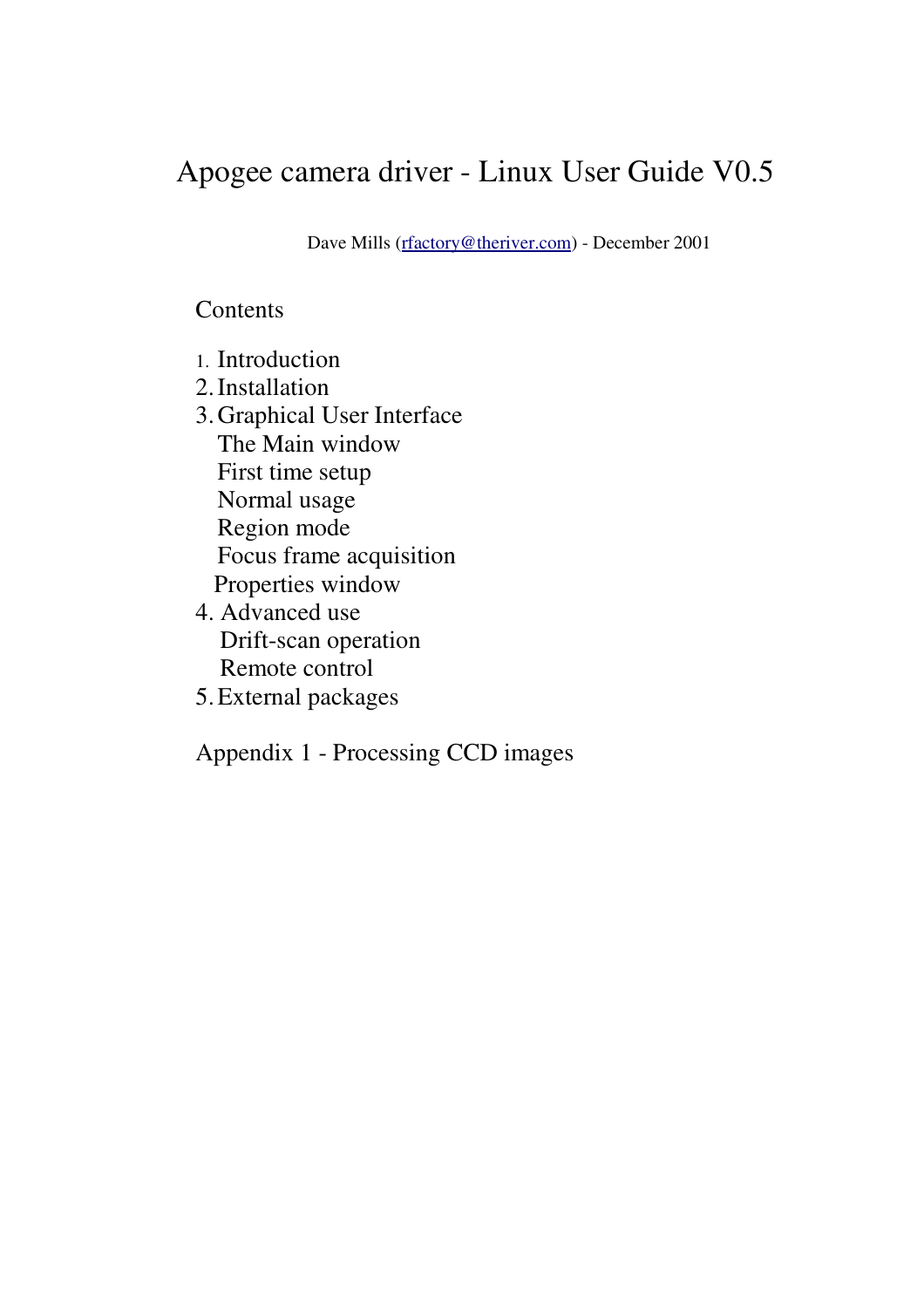# 1. Introduction

The Linux Apogee camera drivers have been developed by The Random Factory (Tucson, AZ) in collaboration with Apogee Inc. The drivers provide both low and high level interfaces for controlling AP, KX, LISAA and SPH Series cameras. Parallel port, PCI, and ISA interfaces are supported.

# 2. Installation

The driver and accompanying packages are packaged using the **gzipped tar** archives. To install either the runtime, or developer version

- mkdir /opt/apogee
- $\cdot$  cd /
- tar xvzf /mnt/cdrom/apogee-driver-0.5.tgz (runtime) OR
- tar xvzf /mnt/cdrom/apogee-driver-devel-0.5.tgz (developer)

If your cdrom is mounted at a different location (use the "df" command to view the list of mounted devices), then substitute that path in the command.

This installation will place the files in the directory /opt/apogee. Although it is possible to install the software to a different location, this is not recommended as it will be necessary to manually change the location in some of the scripts included with the drivers.

Run the module installation script

### **/opt/apogee/modinstall**

A couple of pop-up dialogs enquire for the camera type and interface address (ISA/parallel interfaces). The installer will check if there is already a pre-compiled driver module appropriate for your system. If no compatible module is available the installer will rebuild one from source. If rebuilding is necessary you will need to install the GCC compiler if it is not already installed.

The appropriate module is loaded and the installer will offer to make the module load automatically on reboot (the commands to do this are added to the /etc/rc.d/rc.local file).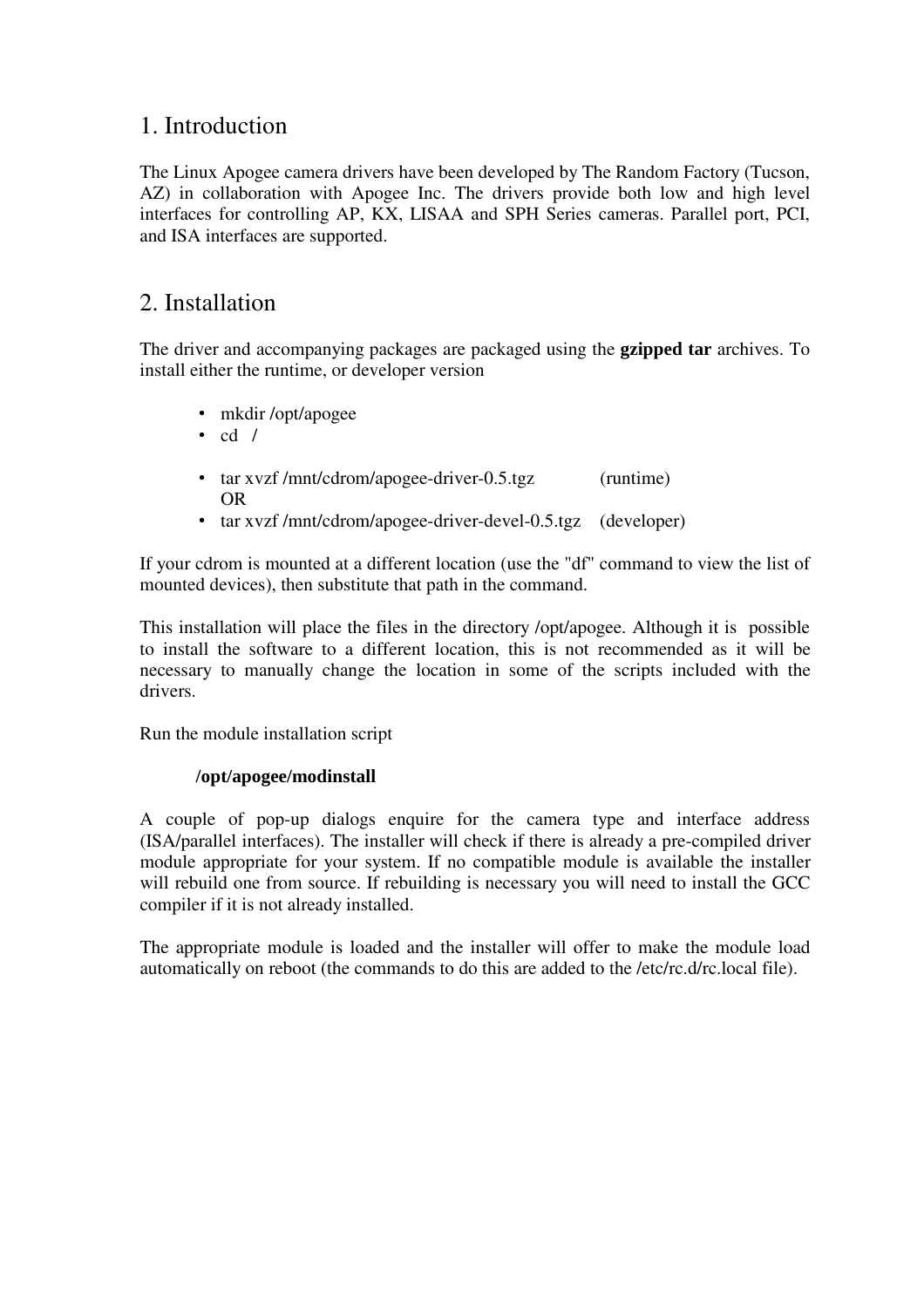Once the software is installed, it needs to be configured for each camera user.

Log in as the user, and type

### **/opt/apogee/install**

Once this setup step has been completed, the interface can be started with the command

**~/startapogee**

### 3. Graphical user interface.

The graphical user interface is still under development. It provides easy acces to the major functions such as image acquisition, temperature control, and calibration image management.

The program may be started from an xterm by typing

### **~/startapogee**

The program will open a small main window, and then create a message window which shows the progress of the system startup operations. On a slow machine this make take a minute, on a modern machine (eg 600Mhz cpu), the startup only takes a couple of seconds and the messages will probably update too quickly to be read.

Once the message window closes, the system is ready for use. The camera is initialized, and temperature control has been switched on.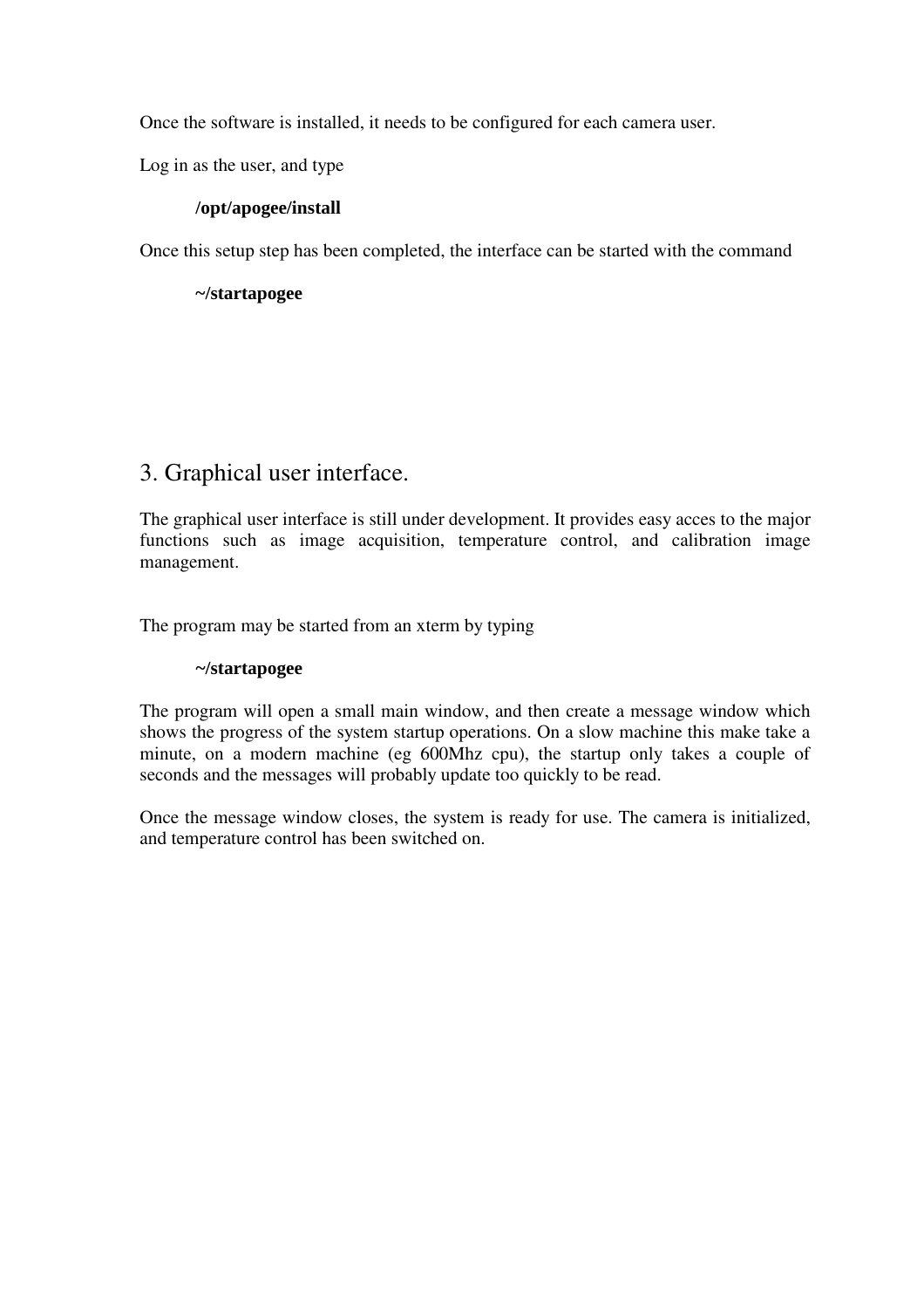3.1 The main window

| Apogee Camera Control <2><br>$  \boxtimes$                             |           |                |   |
|------------------------------------------------------------------------|-----------|----------------|---|
| <b>Edit</b><br><b>Calibrate Tools</b><br><b>File</b><br><b>Observe</b> |           | <b>Help</b>    |   |
| ≑<br>Exposure (in seconds) :<br> 1.0                                   | target    | ltest          |   |
|                                                                        | ra        | 00:00:00.00    |   |
| ≑<br>Number of frames : 1                                              | dec.      | $+00:00:00.00$ |   |
| ▼<br>Exposure type :<br> Object                                        | observer  | Dave Mills     |   |
| Configure data directory                                               | site      | Tucson         | 2 |
| File name: test                                                        | latitude  | 31:57:11.78    |   |
| Observe<br><b>Abort</b>                                                | longitude | 07:26:27.97    |   |
| $\blacksquare$ Overwrite files<br>Automatic display                    |           |                |   |
|                                                                        |           |                |   |
| Automatic bias subtraction<br>1<br>71                                  |           |                |   |
| <b>Automatic calibration (uses library frames)</b>                     |           |                |   |

### 3.1.1 First time setup

The GUI is initially configured for Tucson,AZ. To set the location, click the "?" button next to the location. A window will open, showing a list of locations, use the mouse to scroll the list until you reach your city, then double-click it. The latitude/longitude and name will be inserted into the main window.

If your city is not listed, simply delete "Tucson" and type the name in. There are a number of WWW sites can be used to lookup your longitude/latitude based on City or zip code.

If a computer controlled telescope is being used, open the properties window ("Options->Properties", or Alt-p), select the "Telescope" tab, and select the appropriate telescope type from the pull down menu. (This facility is not yet completed, LX200 support is expected for the next release of this package).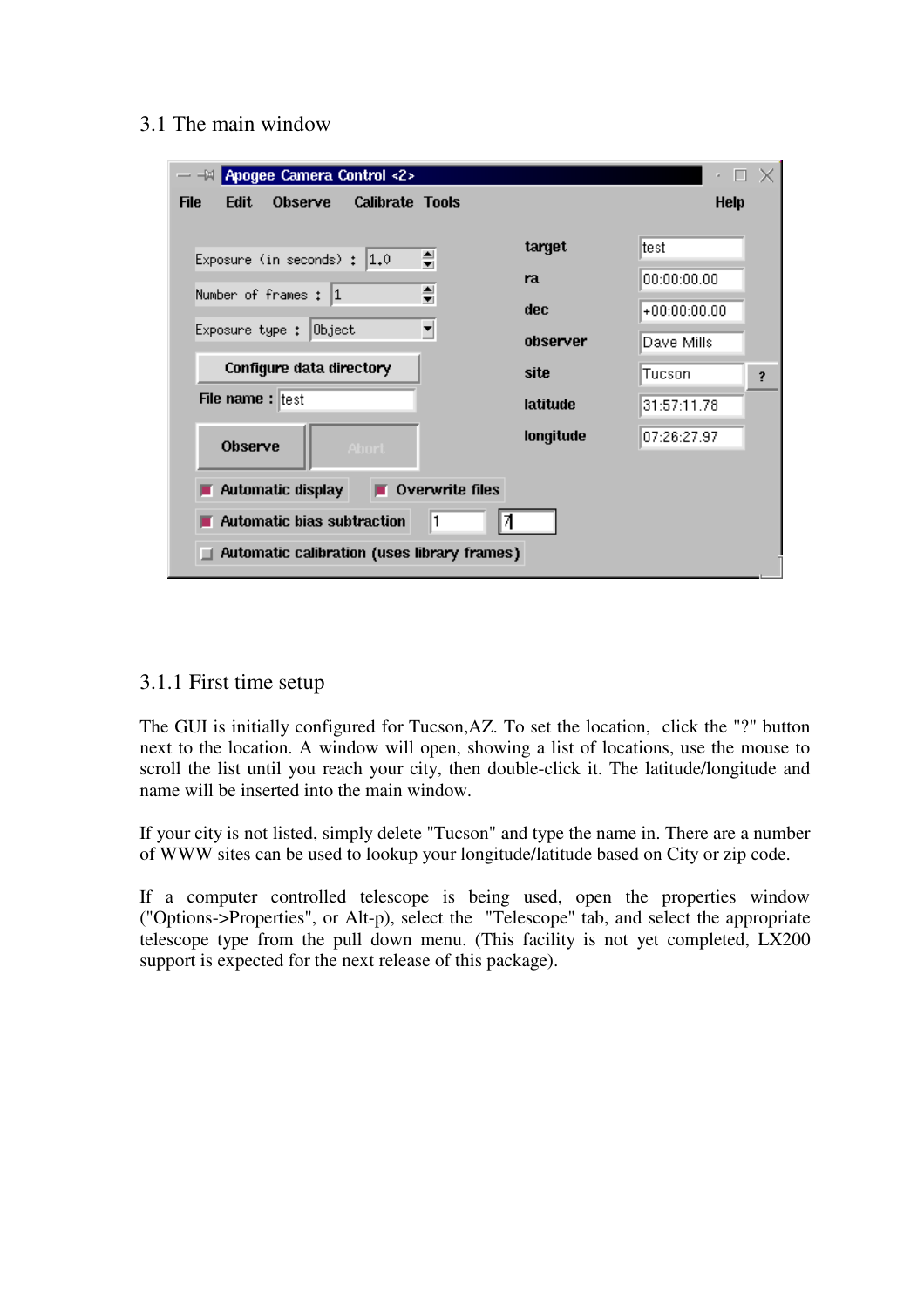| $\overline{\phantom{0}}$ |           | $-\blacksquare$ Properties (Alt-p to open/close window) |             |            |                      | П<br>z          | X |
|--------------------------|-----------|---------------------------------------------------------|-------------|------------|----------------------|-----------------|---|
| <b>Telescope</b>         | System    | <b>Geometry</b>                                         | Temperature | <b>CCD</b> | <b>Filter</b>        | <b>Catalogs</b> |   |
|                          |           |                                                         |             |            |                      |                 |   |
| scope                    | LX200     | $\left  \bullet \right $                                | link        | serial     | $\blacktriangledown$ |                 |   |
| remote                   | localhost | $\blacktriangledown$                                    | fratio      | 8.0        | $\Rightarrow$        |                 |   |
| guide                    | Off       | $\blacksquare$                                          | perroor     | Off        | $\blacksquare$       |                 |   |
|                          |           |                                                         |             |            |                      |                 |   |
|                          |           |                                                         |             |            |                      |                 |   |
|                          |           |                                                         |             |            |                      |                 |   |
|                          |           |                                                         |             |            |                      |                 |   |
|                          |           |                                                         |             |            |                      |                 |   |
|                          |           |                                                         |             |            |                      |                 |   |
|                          |           |                                                         |             |            |                      |                 |   |
|                          |           |                                                         |             |            |                      |                 |   |
|                          |           |                                                         |             |            |                      |                 |   |

To configure a telescope operated remotely via a network, refer to the "Advanced Usage" chapter of this manual.

Select "File->Save" from the pull-down menu to save the changes to disk.

### 3.1.2 Normal usage

- 1. Select the image type (Object, Flat-field, Dark, etc)
- 2. Adjust the exposure time as required
- 3. Adjust the number of frames
- 4. Optionally adjust the directory to be used to save images (defaults to the startup directory)
- 5. Adjust the image name. For sequences of images, the image number can be automatically inserted into the name at any position using a marker (%d). For example test\_%d
- 6. Click "Observe" (a sequence of frames may be terminated by clicking "Abort" after the sequence has started).

The exposure(s) will now be taken and saved on disk in FITS format. If the "automatic display" option is selected, then the image(s) will also be automatically be displayed in the DS9 image viewer.

By default the raw image data is written to disk. The "auto-calibrate" option is used to select automatic calibrations. When this option is enabled, the best (ie nearest temperature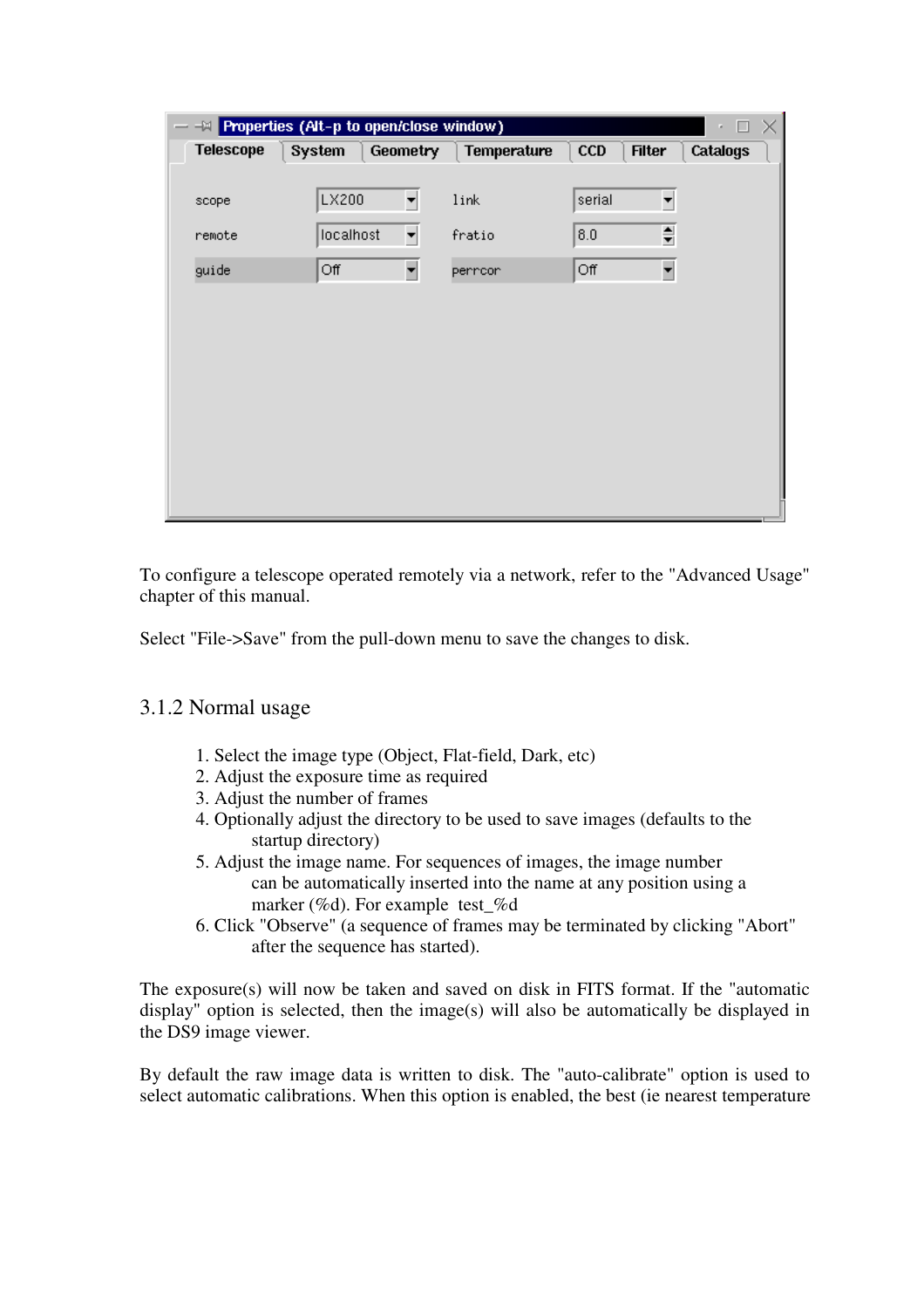match) calibration frames will automatically be loaded and applied. Please refer to the "Calibrations" chapter to learn how to create libraries of calibration data for this purpose.

An option to perform automatic bias subtraction is also provided. Use the geometry properties to adjust the frame dimension (BIC, SkipC, and NumY) to provide a reasonable number of bias columns (6+),

| $\equiv$ Properties (Alt-p to open/close window)<br>$\overline{\phantom{0}}$ |                |                          |                    |                | П<br>×.                                     |
|------------------------------------------------------------------------------|----------------|--------------------------|--------------------|----------------|---------------------------------------------|
| <b>Telescope</b>                                                             | <b>System</b>  | Geometry                 | <b>Temperature</b> | <b>CCD</b>     | <b>Filter</b><br><b>Catalogs</b>            |
|                                                                              |                |                          |                    |                |                                             |
| columns                                                                      | 532            | ≑                        | nows               | 532            | ≑                                           |
| bic                                                                          | 4              | ≑                        | bir                | 3              | $\Rightarrow$                               |
| skipc                                                                        | 6              | 칅                        | skipr              | $\mathbf{Z}$   | ≑                                           |
| startcol                                                                     | $\overline{0}$ | ≑                        | startrow           | $\overline{0}$ | $\Rightarrow$                               |
| numcols                                                                      | 511            | ≑                        | numrows            | 511            | $\Rightarrow$                               |
| binx                                                                         | 1              | ≑                        | biny               | 1              | ≑                                           |
| hflush                                                                       | 8              | ≑                        | vflush             | 8              | $\frac{\blacktriangle}{\blacktriangledown}$ |
| driftscan                                                                    | Off            | $\overline{\phantom{a}}$ |                    |                |                                             |
|                                                                              |                |                          |                    |                |                                             |
|                                                                              |                |                          |                    |                |                                             |

then enter the column numbers in the entry fields provided. Selecting "Automatic bias subtraction" will then automatically average the data in the bias columns and them from the image before writing it out. In this case the bias columns will not be included in the written image.

For the most flexible post-processing, the images are written including IRAF compatible header information. This allows the images to be easily processed using the IRAF ccdred package (available as part of the "Linux for Astronomy" cdrom distribution available from http://www.randomfactory.com/lfa.html).

In addition to the main window, there are a number of auxillary windows to control less frequently used facilities. These windows can be accessed via the pull-down menu's, or via hot-keys.

**Alt-p** - will open/close the "Properties" window **Alt-c** - will open/close the "Calibrations" window **Alt-d** - will open/close the "Drift-scan" window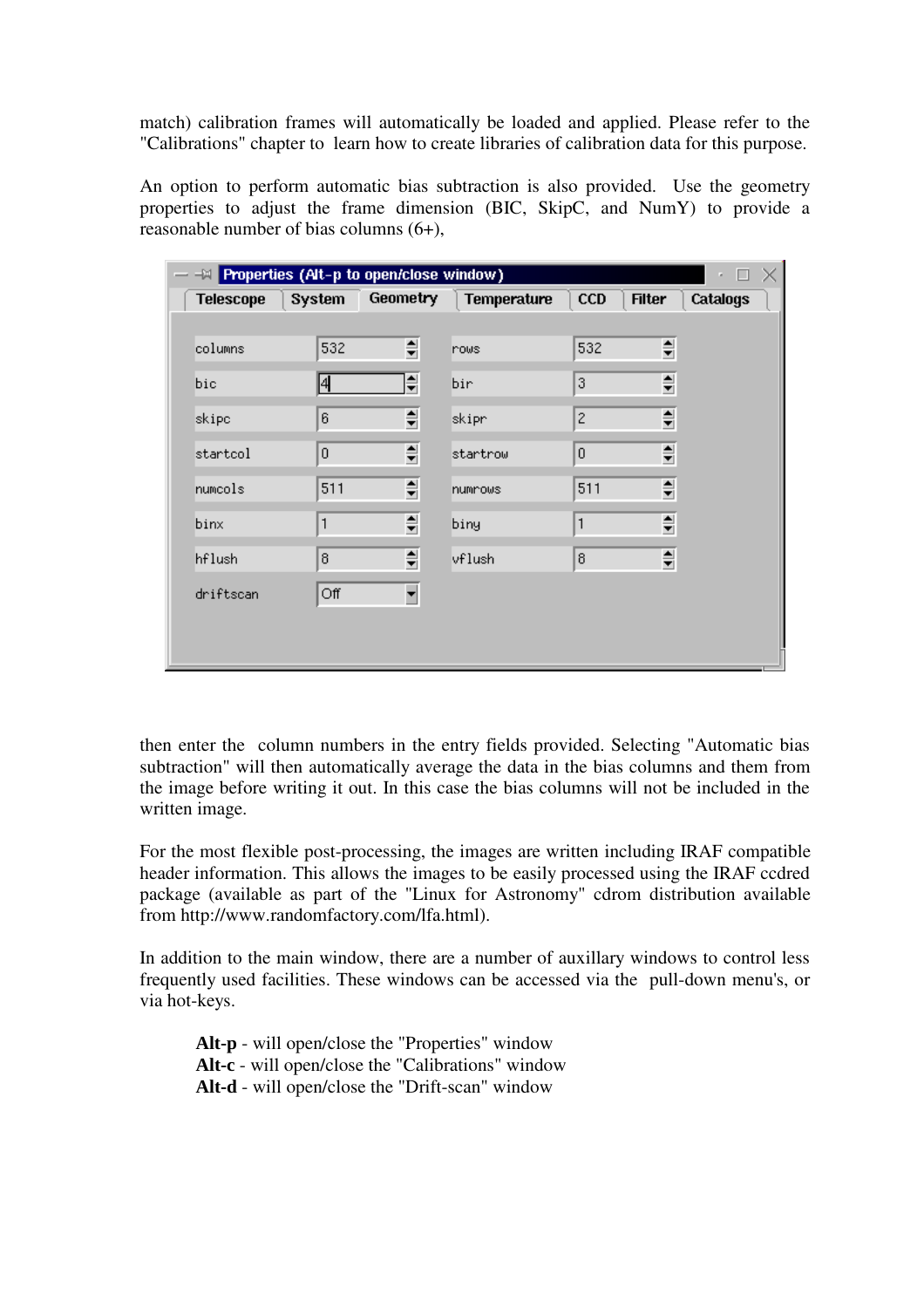### 3.1.3 Region mode

To select a sub-region for readout

- 1. Ensure a full-frame image is displayed in DS9
- 2. Select "Observe->Region" from the pull-down menu
- 3. Reply to the pop-up dialog (use current region or define a new one)
- 4. For new regions, use the mouse to define the region in DS9 using a click-anddrag motion
- 5. Click the pop-up OK when ready
- 6. Click "Observe"

Region mode may also be accessed via the "Observe->Continuous" pull-down menu entry. In this mode, the sub-region will be continuously exposed, readout, and displayed, until "Abort" is used to stop the sequence. This mode of operation should be useful for manual focusing. The subregions are not saved to disk when in continuous exposure mode.

### 3.1.4 Focus frame acquisition

Focus frames consist of multiple exposures, taken without reading out the image. Between each exposure, the image is shifted slightly on the detector (either by reading out a few lines, or by offsetting the telescope slightly), and the focus is also adjusted.

We use the detector shift method, as it also works on manual telescopes.

After each exposure, a pop-up dialog will appear. At this point, manually adjust the focus by a (hopefully) small known amount, then click OK. After all the exposures are completed, the frame is read out and written to disk. Special keywords are inserted into the header to allow the IRAF imfocus task to automatically determine "best" focus (this feature is still under development).

Support for electronic focus position adjustment will be made available in future releases of the package.

For systems where no electronic readback of focus position is available it can be simulated by attatching a calibrated disk to the focusser.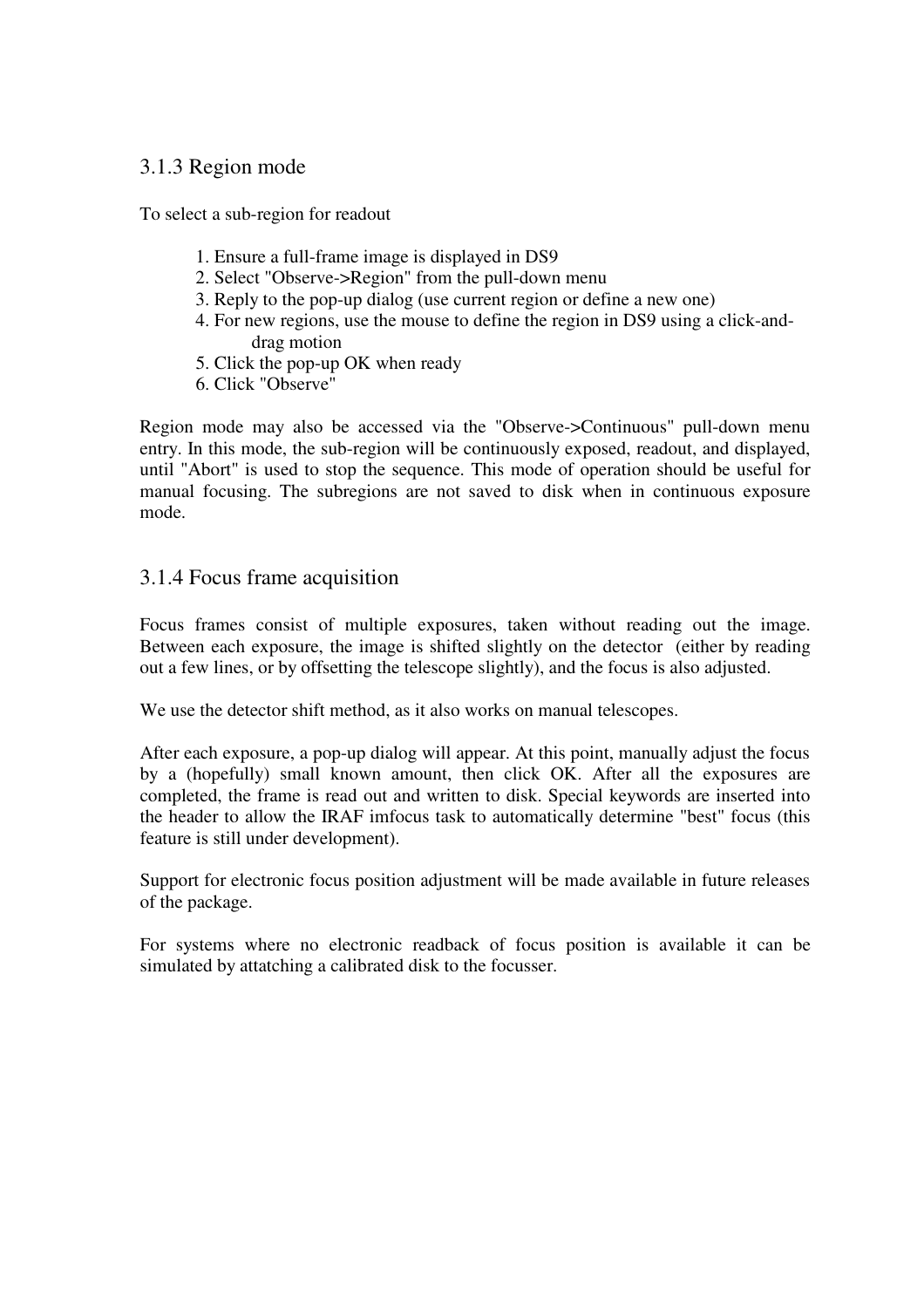### 3.2 Properties window

The properties window can be accessed either by selecting "Options->Properties" from the pull-down menu, or by typing **Alt-p** whilst the pointer is in the main window. In each case repeating the operation will close the window again.

The window consists of a set of tabbed panels, click the tab name to view the panel.

Telescope panel

|                  | - <sup>10</sup> Properties (Alt-p to open/close window) |                          |             |        | $\Box$<br>z.                     | × |
|------------------|---------------------------------------------------------|--------------------------|-------------|--------|----------------------------------|---|
| <b>Telescope</b> | System                                                  | <b>Geometry</b>          | Temperature | CCD    | <b>Catalogs</b><br><b>Filter</b> |   |
|                  |                                                         |                          |             |        |                                  |   |
| scope            | LX200                                                   | ▾                        | link        | serial | $\blacktriangledown$             |   |
| remote           | localhost                                               | $\blacktriangledown$     | fratio      | 8.0    | ≑                                |   |
| guide            | Off                                                     | $\overline{\phantom{a}}$ | perroor     | Off    | $\overline{\phantom{a}}$         |   |
|                  |                                                         |                          |             |        |                                  |   |
|                  |                                                         |                          |             |        |                                  |   |
|                  |                                                         |                          |             |        |                                  |   |
|                  |                                                         |                          |             |        |                                  |   |
|                  |                                                         |                          |             |        |                                  |   |
|                  |                                                         |                          |             |        |                                  |   |
|                  |                                                         |                          |             |        |                                  |   |
|                  |                                                         |                          |             |        |                                  |   |

This panel is used to select the type of telescope in use. If your telescope is not yet supported, or does not have computer control, then select "Manual". Enter the correct focal ratio, remembering to take into account any focal reducers that are installed.

Use guide to select auto-guiding (NOT YET IMPLEMENTED)

Use perrcor to select automatic periodic-error-correction (NOT YET IMPLEMENTED)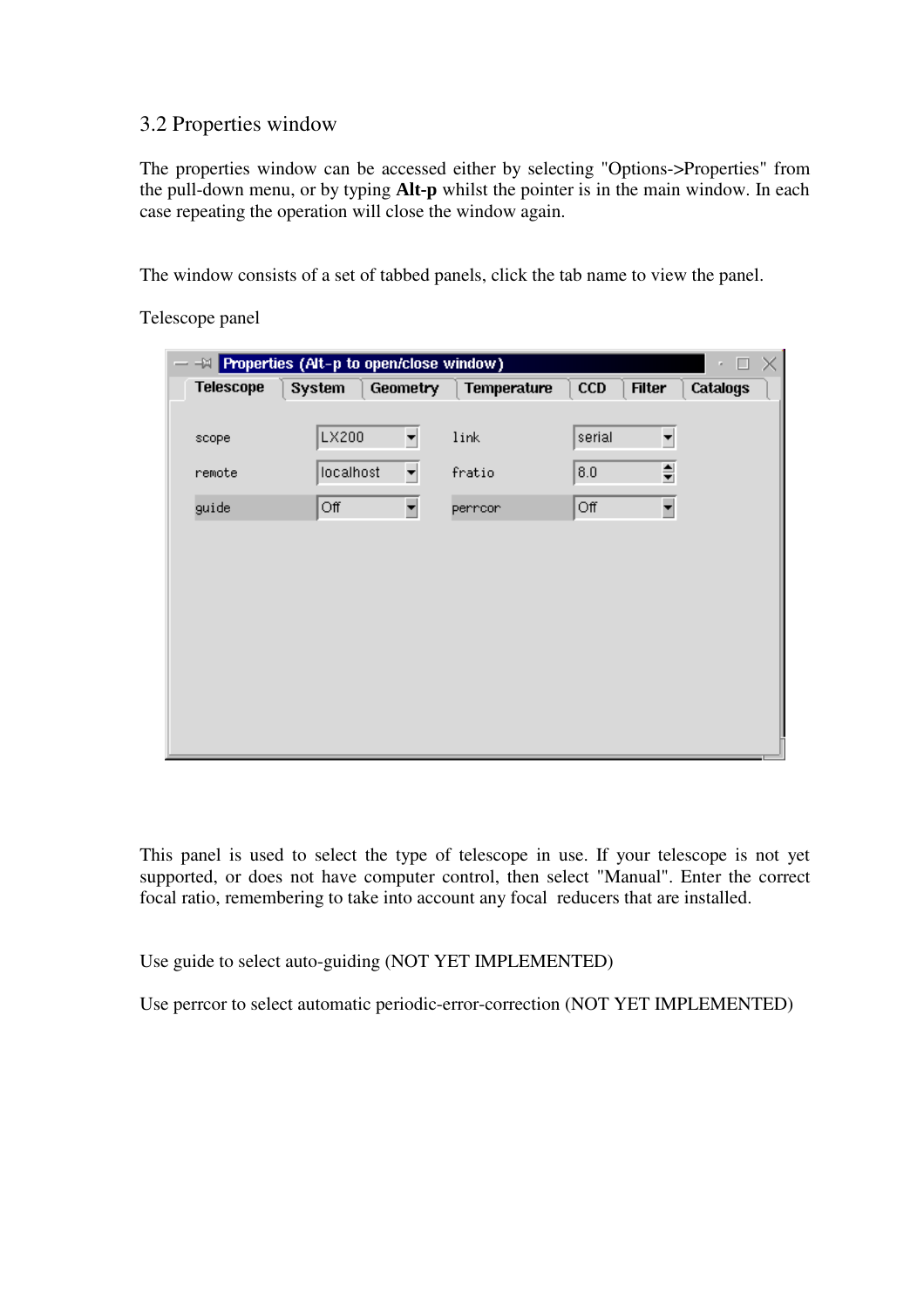### System

| $-\blacksquare$ Properties (Alt-p to open/close window) |                |                 |                    |                             | П<br>z          |
|---------------------------------------------------------|----------------|-----------------|--------------------|-----------------------------|-----------------|
| <b>Telescope</b>                                        | System         | <b>Geometry</b> | <b>Temperature</b> | <b>CCD</b><br><b>Filter</b> | <b>Catalogs</b> |
| $base = 0x378$                                          |                |                 |                    | register_offset             |                 |
| mode                                                    | 0 <sub>2</sub> | ≑               | shutter_speed      | normal                      | ▾               |
| test                                                    | 6              | ≑               | test2              | 0                           | ≑               |
| guider_relays                                           | $\overline{0}$ | ▼               | trigger            | 0                           | ۳               |
| frame_timeout                                           | 60             | ≑               | line_timeout       | 1                           | ≑               |
|                                                         | cable = SHORT  |                 |                    | $data_bits = 16$            |                 |
| maxbinx                                                 | 8              | ≑               | maxbiny            | 63                          | ≑               |
|                                                         |                |                 |                    |                             |                 |
|                                                         |                |                 |                    |                             |                 |
|                                                         |                |                 |                    |                             |                 |

This panel reports camera configuration parameters which will not normally need to be changed, indeed many are readonly.

### Geometry

| $ -\infty$ Properties (Alt-p to open/close window) |                         |                          |             |                  | ×.                                     | П |
|----------------------------------------------------|-------------------------|--------------------------|-------------|------------------|----------------------------------------|---|
| <b>Telescope</b>                                   | System                  | Geometry                 | Temperature | <b>CCD</b>       | <b>Filter</b><br><b>Catalogs</b>       |   |
|                                                    |                         |                          |             |                  |                                        |   |
| columns                                            | 532                     | ≑                        | nows        | 532              | ≑                                      |   |
| bic                                                | 4                       | ≑                        | bir         | 3                | ≑                                      |   |
| skipc                                              | 6                       | $\Rightarrow$            | skipr       | $\overline{c}$   | ≑                                      |   |
| startcol                                           | $\overline{0}$          | ≑                        | startrow    | $\overline{0}$   | $\div$                                 |   |
| numcols                                            | 511                     | ≑                        | numrows.    | 511              | $\frac{\triangle}{\blacktriangledown}$ |   |
| binx                                               | 1                       | ≑                        | biny        | 1                | ≑                                      |   |
| hflush                                             | $\overline{\mathbf{8}}$ | $\Rightarrow$            | vflush      | $\boldsymbol{8}$ | ≑                                      |   |
| driftscan                                          | Off                     | $\overline{\phantom{a}}$ |             |                  |                                        |   |
|                                                    |                         |                          |             |                  |                                        |   |
|                                                    |                         |                          |             |                  |                                        |   |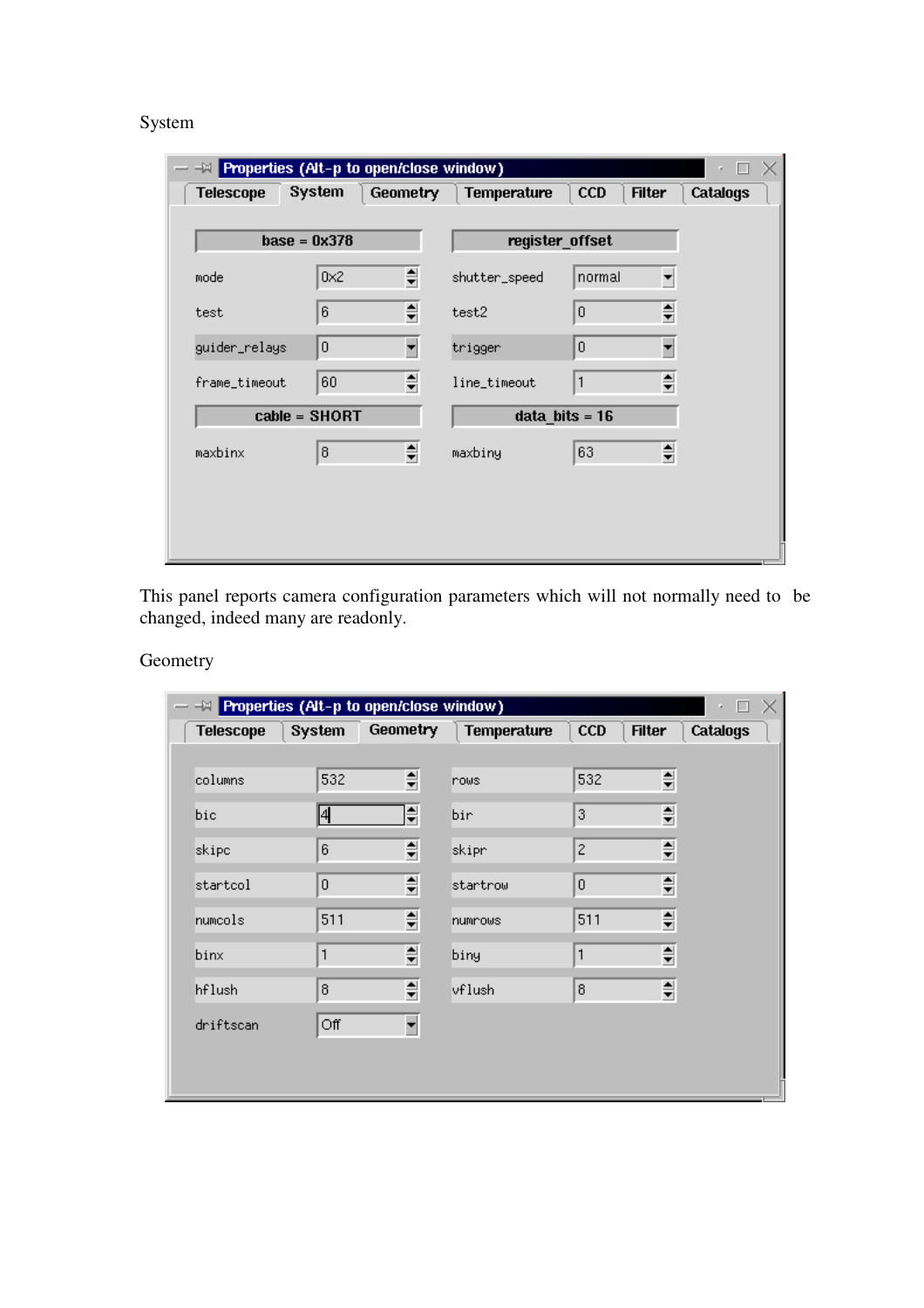This panel provides easy editing of all the relevant parameters to competely define the readout region. Subregions can be defined by editing StartX, StartY, NumX and NumY. Binning can be set in each axis, and so on. Every change is immediately tested, and any illegal combinations will cause the background color of the panel to change. It will not be possible to obtain an image if an illegal combination is selected.

In general the only parameters which will be manually adjusted are the binning factors. Sub-region definition is more easily performed using the pull-down "Observe->Region" menu selection in the main window.



### Temperature

This panel provides control and feedback. Select the required target temperature using the arrows, or type in a new target temperature.

The graph illustrates the last minute or so of temperature readings from the camera. It often takes about 20 seconds after a new target temperature is requested before the temperature changes significantly, so be patient.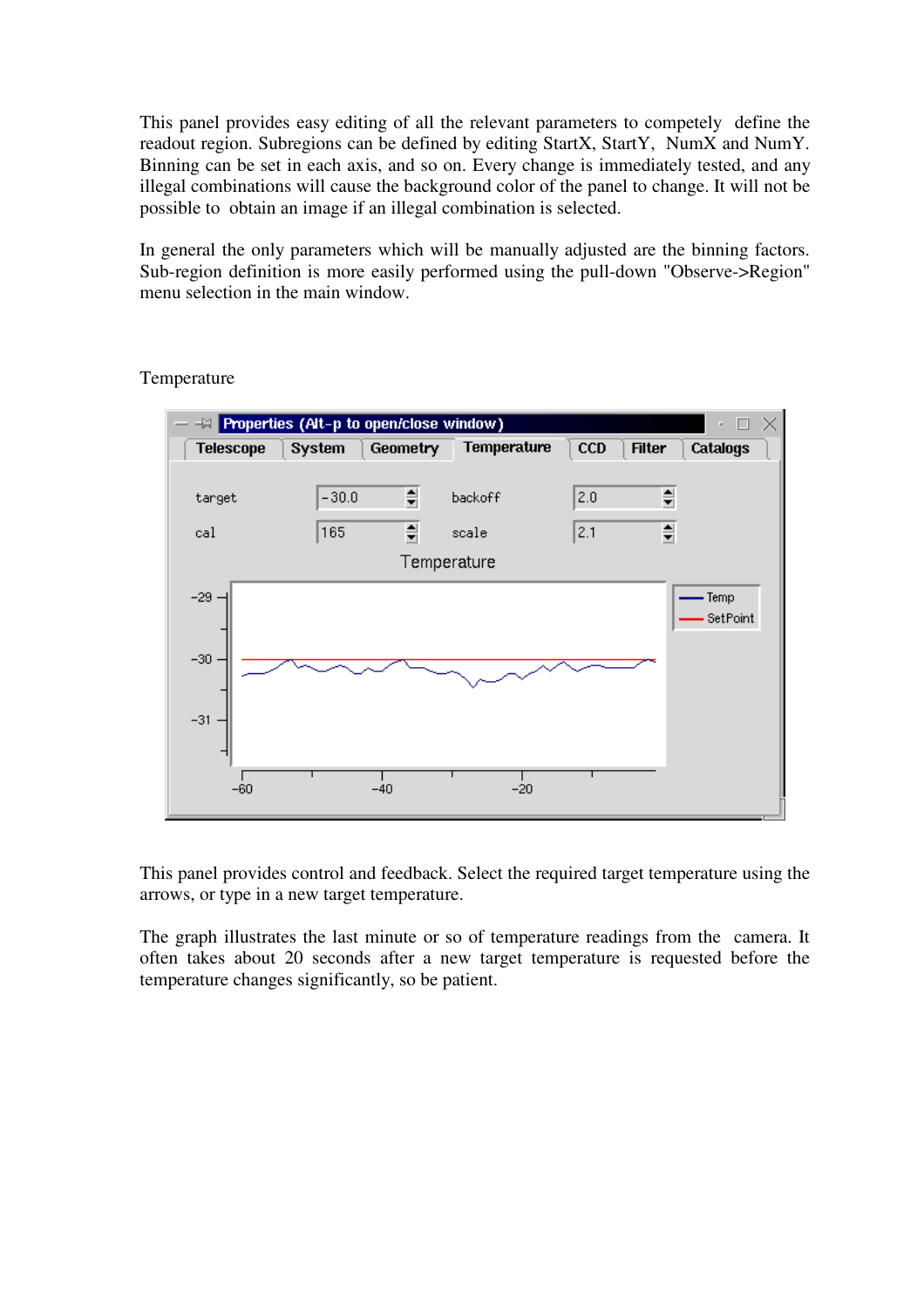| $ -\infty$ Properties (Alt-p to open/close window) |          |                    |            |               | п<br>×          | $\times$ |
|----------------------------------------------------|----------|--------------------|------------|---------------|-----------------|----------|
| <b>Telescope</b><br>System                         | Geometry | <b>Temperature</b> | <b>CCD</b> | <b>Filter</b> | <b>Catalogs</b> |          |
|                                                    |          |                    |            |               |                 |          |
| sensor = $SIA-502a$                                |          | $color = False$    |            |               |                 |          |
| $gain = 4.5$                                       |          | $noise = 10$       |            |               |                 |          |
| pixelxsize = $24$                                  |          | pixelysize = 24    |            |               |                 |          |
|                                                    |          |                    |            |               |                 |          |
|                                                    |          |                    |            |               |                 |          |
|                                                    |          |                    |            |               |                 |          |
|                                                    |          |                    |            |               |                 |          |
|                                                    |          |                    |            |               |                 |          |
|                                                    |          |                    |            |               |                 |          |
|                                                    |          |                    |            |               |                 |          |
|                                                    |          |                    |            |               |                 |          |
|                                                    |          |                    |            |               |                 |          |

This panel shows the ccd sensor details. These are read-only.

### Filter

This panel shows available filters and the current selection. (NOT YET IMPLEMENTED)

| - <sup>[4]</sup> Properties (Alt-p to open/close window)<br>- |                 |             |     |               | ×<br>$\Box$<br>z |
|---------------------------------------------------------------|-----------------|-------------|-----|---------------|------------------|
| <b>Telescope</b><br>System                                    | <b>Geometry</b> | Temperature | CCD | <b>Filter</b> | Catalogs         |
|                                                               |                 |             |     |               |                  |
| type                                                          |                 | position    | 0   | $\Rightarrow$ |                  |
|                                                               |                 |             |     |               |                  |
|                                                               |                 |             |     |               |                  |
|                                                               |                 |             |     |               |                  |
|                                                               |                 |             |     |               |                  |
|                                                               |                 |             |     |               |                  |
|                                                               |                 |             |     |               |                  |
|                                                               |                 |             |     |               |                  |
|                                                               |                 |             |     |               |                  |
|                                                               |                 |             |     |               |                  |
|                                                               |                 |             |     |               |                  |
|                                                               |                 |             |     |               |                  |
|                                                               |                 |             |     |               |                  |
|                                                               |                 |             |     |               |                  |

### **CCD**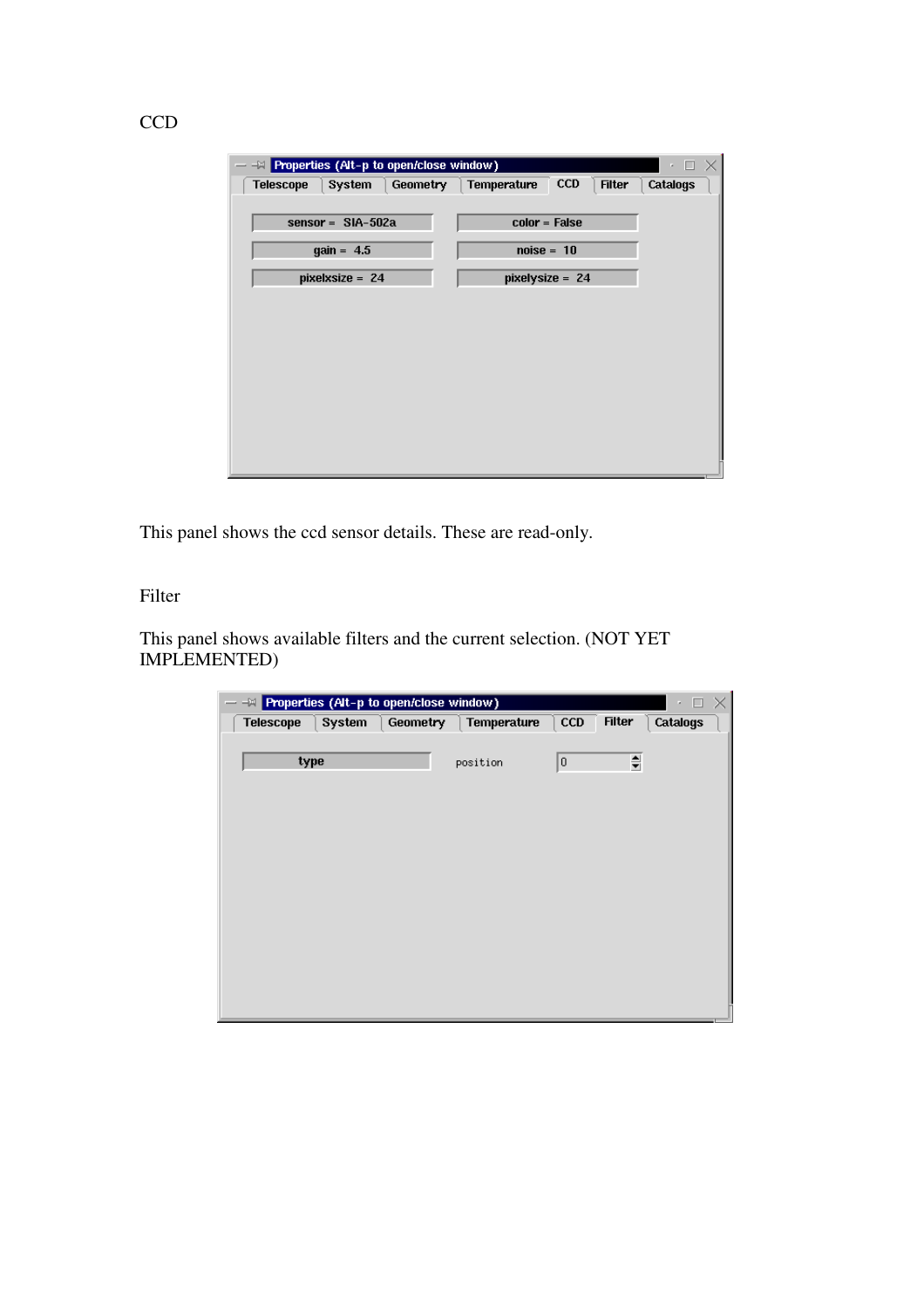### Catalogs

|                  |          | <b>EM</b> Properties (Alt-p to open/close window) |             |      |                          | $\times$<br>$\Box$<br>z. |
|------------------|----------|---------------------------------------------------|-------------|------|--------------------------|--------------------------|
| <b>Telescope</b> | System   | <b>Geometry</b>                                   | Temperature | CCD  | <b>Filter</b>            | Catalogs                 |
|                  |          |                                                   |             |      |                          |                          |
| dss              | Off      | $\blacktriangledown$                              | dss_dir     |      |                          |                          |
| gsc              | Off      | ▾                                                 | gsc_dir     |      |                          |                          |
| gsc_min          | 9.0      | ≑                                                 | gsc_max     | 12.0 | €                        |                          |
| rngc             | Off      | ▾                                                 | mgc_dir     |      |                          |                          |
| rngc_min         | 5.0      | $\frac{\triangle}{T}$                             | rngc_max    | 15.0 | $\Rightarrow$            |                          |
|                  | usno_dir |                                                   | <b>usno</b> | Off  | $\overline{\phantom{0}}$ |                          |
| usno_min         | 9.0      | ≑                                                 | usno_max    | 12.0 | ≑                        |                          |
|                  |          |                                                   |             |      |                          |                          |
|                  |          |                                                   |             |      |                          |                          |
|                  |          |                                                   |             |      |                          |                          |
|                  |          |                                                   |             |      |                          |                          |

This panel is used to define the locations (disk, network) of the most commonly used catalog resources. The GSC, USNO, RNGC catalogs, and the Digital Sky Survey can be configured.

Available catalogs can be used to overlay object information (name, mag, etc) on either your images, or reference images from the Digital Sky Survey.

Catalog data can also be used to automatically calculate the World-Coordinate-System (ie RA, DEC) parameters for images.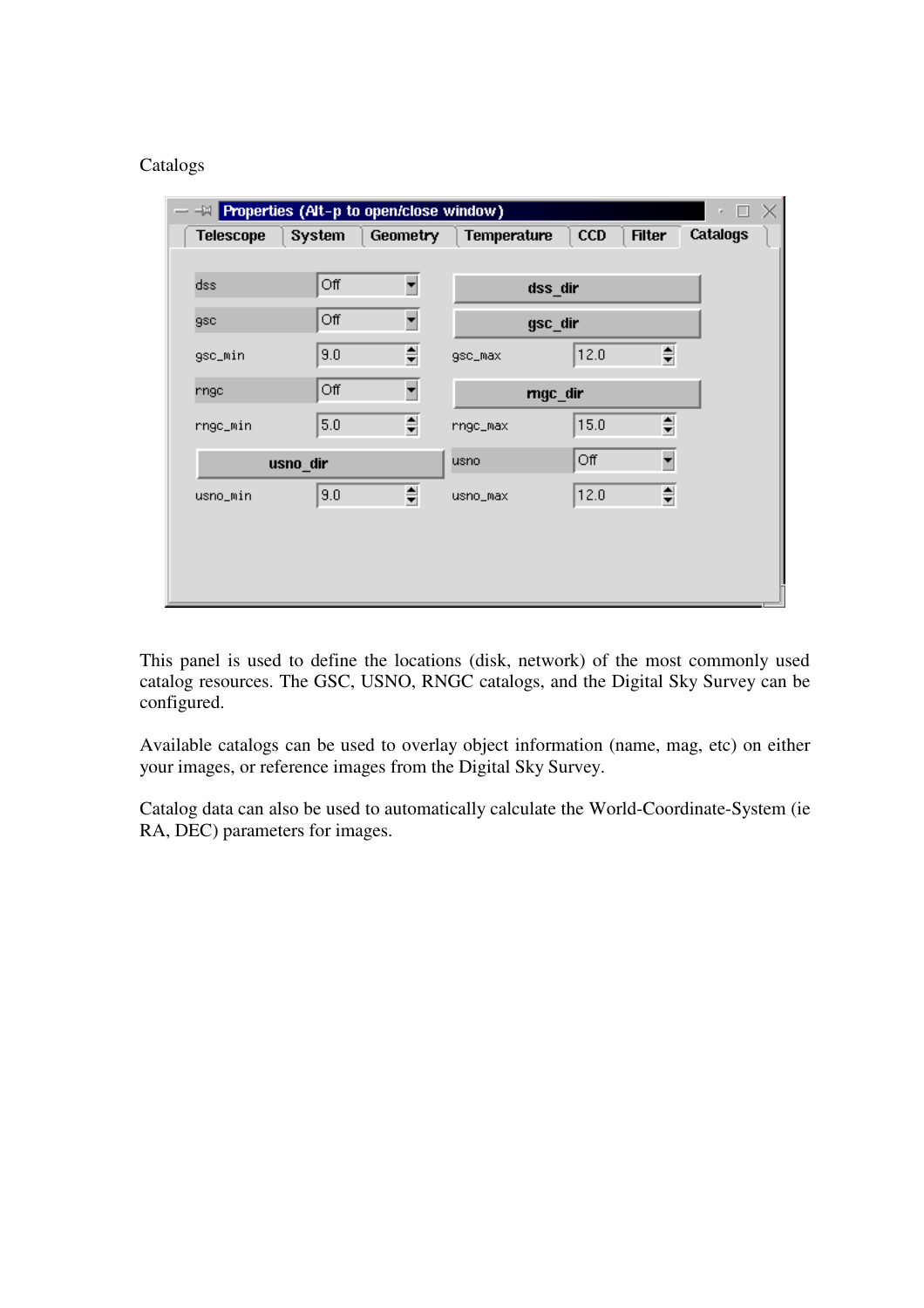# 3.3 Calibrations

|                                     |                   | $ -\mu$ Calibrations (Alt-c to open/close window) |                                  |                                           |                                        | o<br>۰.                                  |  |  |  |  |
|-------------------------------------|-------------------|---------------------------------------------------|----------------------------------|-------------------------------------------|----------------------------------------|------------------------------------------|--|--|--|--|
| zero                                | $\Box$ automatic  | <b>Select library</b>                             | min temp $-30$ $\triangleq$      | ≑<br>$max$ temp $ 10 $                    | ≑<br>num. frames 10                    | ٦Ê,<br>exposure 0.02                     |  |  |  |  |
| dark                                | $\perp$ automatic | Select library                                    | ≜<br>$min$ temp $-30$            | $\frac{1}{\sqrt{2}}$<br>$max$ temp $ 10 $ | $\frac{1}{\sqrt{2}}$<br>num. frames 10 | $\frac{1}{\overline{2}}$<br>exposure 10  |  |  |  |  |
| flat                                | $\Box$ automatic  | Select library                                    | min temp $-30$ $\triangleq$      | $\frac{1}{\sqrt{2}}$<br>$max$ temp 10     | $\frac{1}{\sqrt{2}}$<br>num. frames 10 | $\frac{1}{\tau}$<br>exposure 0.5         |  |  |  |  |
| skyflat                             | $\perp$ automatic | Select library                                    | ₿<br>$min$ temp $ -30$           | $\frac{1}{\overline{1}}$<br>$max$ temp 10 | $\frac{1}{2}$<br>num. frames 10        | $\frac{1}{\overline{1}}$<br>exposure 0.5 |  |  |  |  |
|                                     |                   |                                                   | Create zero calibrations library |                                           |                                        |                                          |  |  |  |  |
|                                     |                   |                                                   | Create dark calibrations library |                                           |                                        |                                          |  |  |  |  |
| Create flat calibrations library    |                   |                                                   |                                  |                                           |                                        |                                          |  |  |  |  |
| Create skyflat calibrations library |                   |                                                   |                                  |                                           |                                        |                                          |  |  |  |  |
|                                     |                   |                                                   |                                  | close                                     |                                        |                                          |  |  |  |  |

The calibrations window can be accessed either by selecting "Calibrations->[type]" from the pull-down menu, or by typing Alt-c whilst the pointer is in the main window. In each case repeating the operation will close the window again.

Obtaining the best performance from ccd cameras requires considerable calibration. This window provides a simple way to automate the collection of the most common types of calibration data.

A calibration run will often require careful preparation to ensure the best results.

Each calibration run is specified using the following items

- location of directory used to store the data
- number of frames to average to create each calibration frame
- minimum temperature
- maximum temperature
- exposure duration

The directory to store calibration data may be independently specified for each category of calibration frame. Each category also has an associated "automatic" option, which, when selected will activate automatic calibration using that category (assuming that "automatic calibration" is enabled in the main GUI window.

Clicking one of the "Start [type] calibration" buttons will pop-up a dialog which provides an estimate of the length of time required to run the full sequence (which can be substantial).

The software steps through the range of temperatures selected (in 1 degree increments). At each temperature, a set of [n] frames is acquired. These frames are buffered in memory. Once all [n] exposures have been acquired, the appropriate calculations are made to generate the calibration frame, which is then written to disk.

Once a library of calibration frames has been obtained, they can automatically be applied by selecting the "auto-calibrate" option in the main window.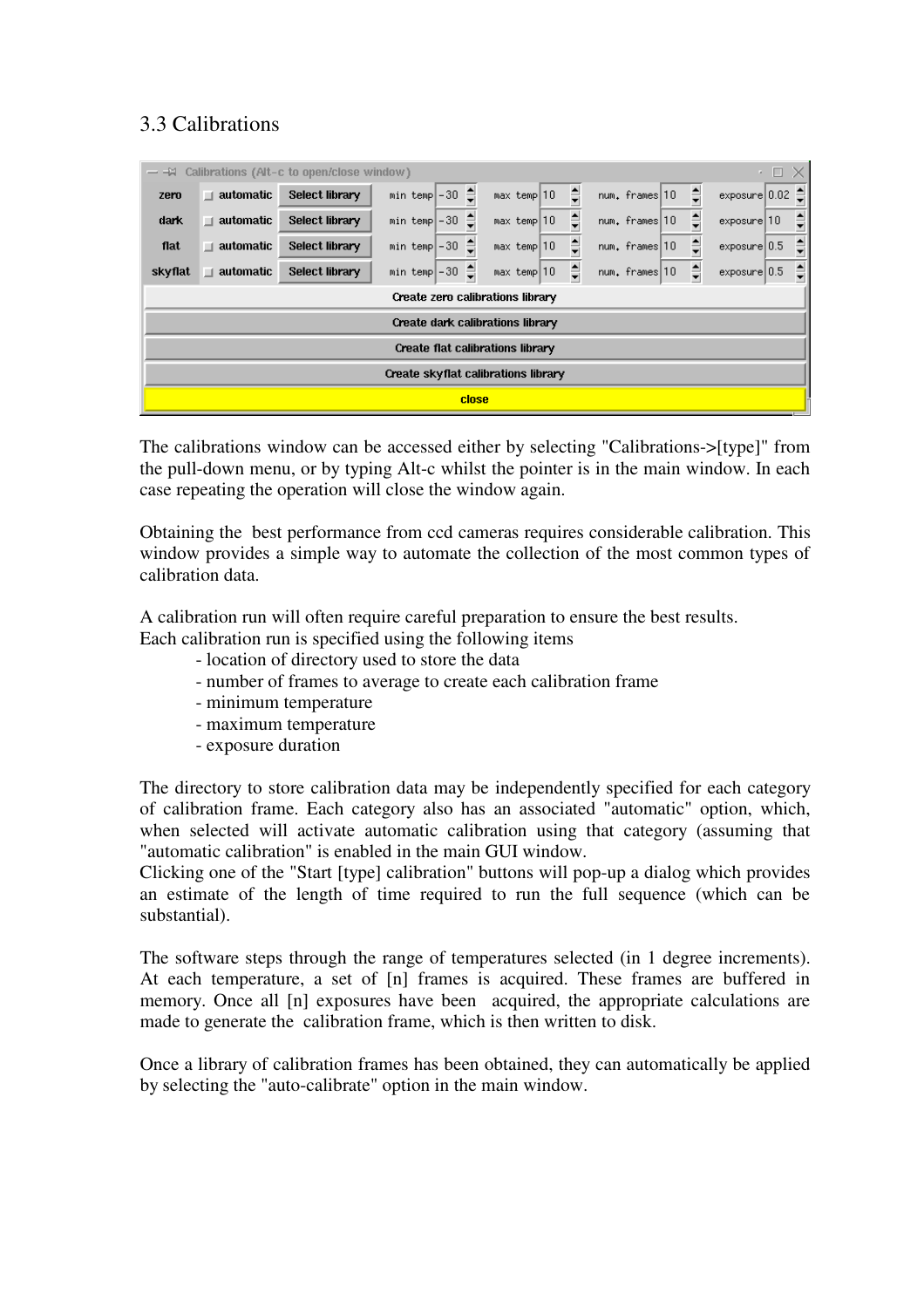### DS9 Image display tool



Images may be automatically displayed in the DS9 image viewer. Select "automatic display" in the main window to activate this option.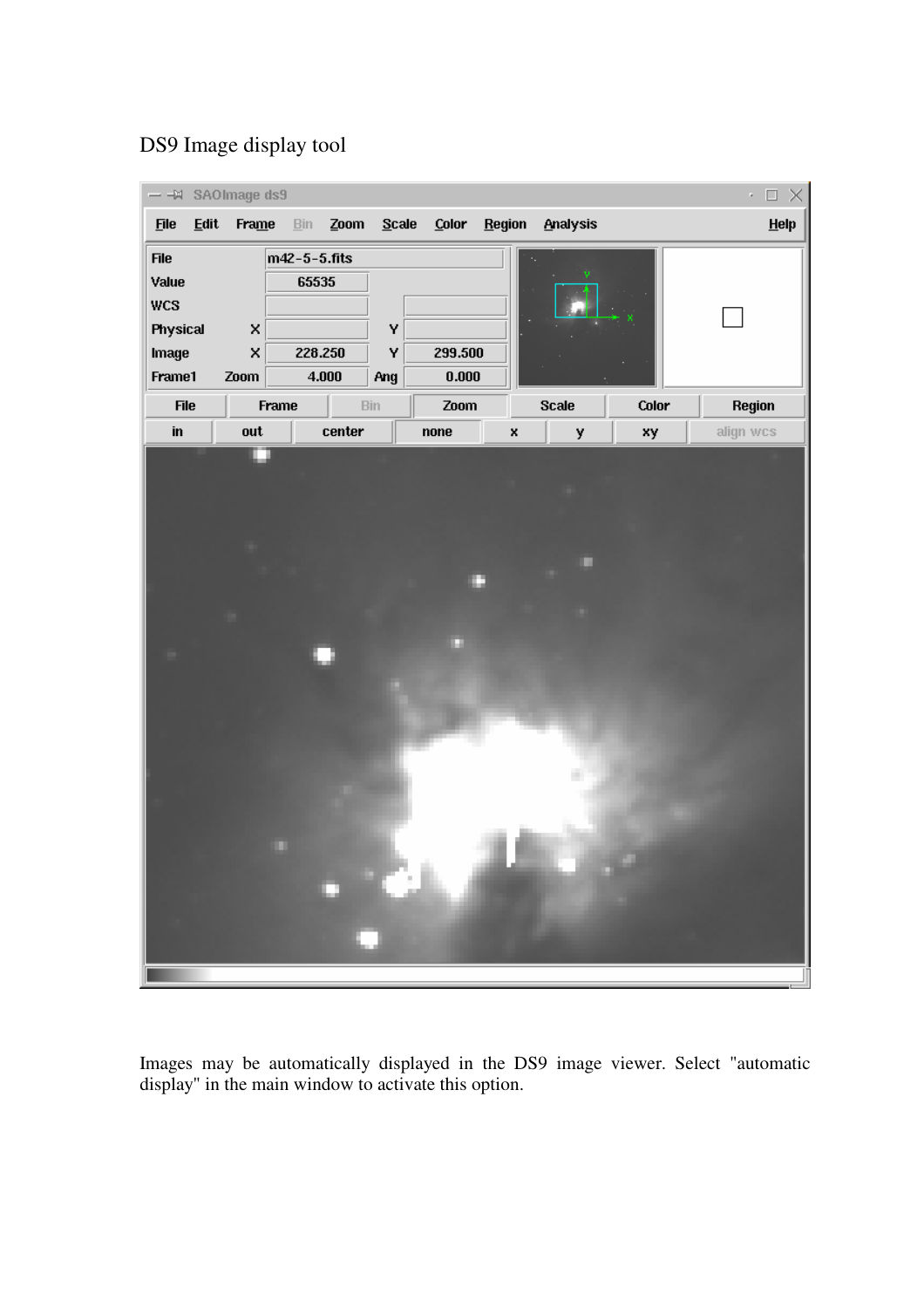The DS9 image viewer is a powerful tool. There is extensive online documentation available at

### file:/opt/apogee/html/ds9/index.html

Most aspects are fairly intuitive, configuration is done using the pull-down menus; contrast/brightness is adjusted by holding down the left-mouse-button, and moving the mouse around. The middle mouse button centers the image at the current location.

### 4.Advanced use.

### 4.1 Drift-scan operation

The driver is equipped with preliminary support for drift-scan operation. In this mode, the telescope is set at a fixed position, and the sky allowed to drift through the field at the sidereal rate. The driver automatically reads out the ccd at the appropriate rate to correct for the sidereal motion.

It is of course crucial that the rate be very accurately specified, and that the readout software does not get pre-empted by other processes in the system. It is recommended that during a drift-scan readout, no other major activity is taking place on the computer.

In drift-scan mode, the length of the exposure is limited only by available memory. For example if sufficient memory where available you could make a single drift-scan from dusk until dawn. Of course, all the image data will be sitting in the memory of your computer until the exposure completes, when the data is written to disk. Given the possibility of a power failure or other computer problem, you should limit your drift-scan exposures to an hour or so, thus minimising data loss should the unthinkable occur.

Using drift-scan mode will require some setup effort on the part of the user.

Here is a checklist of steps we used to test this mode

- 1. Ensure that the telescope is VERY well polar aligned
- 2. Switch off the telescope drive
- 3. Point the telescope at the celestial equator (DEC=00:00:00)
- 4. Use short normal mode exposures (~1 minute) to observe the direction of drift
- 5. Align the ccd camera so that the stars drift down the ccd in perfect alignment with the ccd columns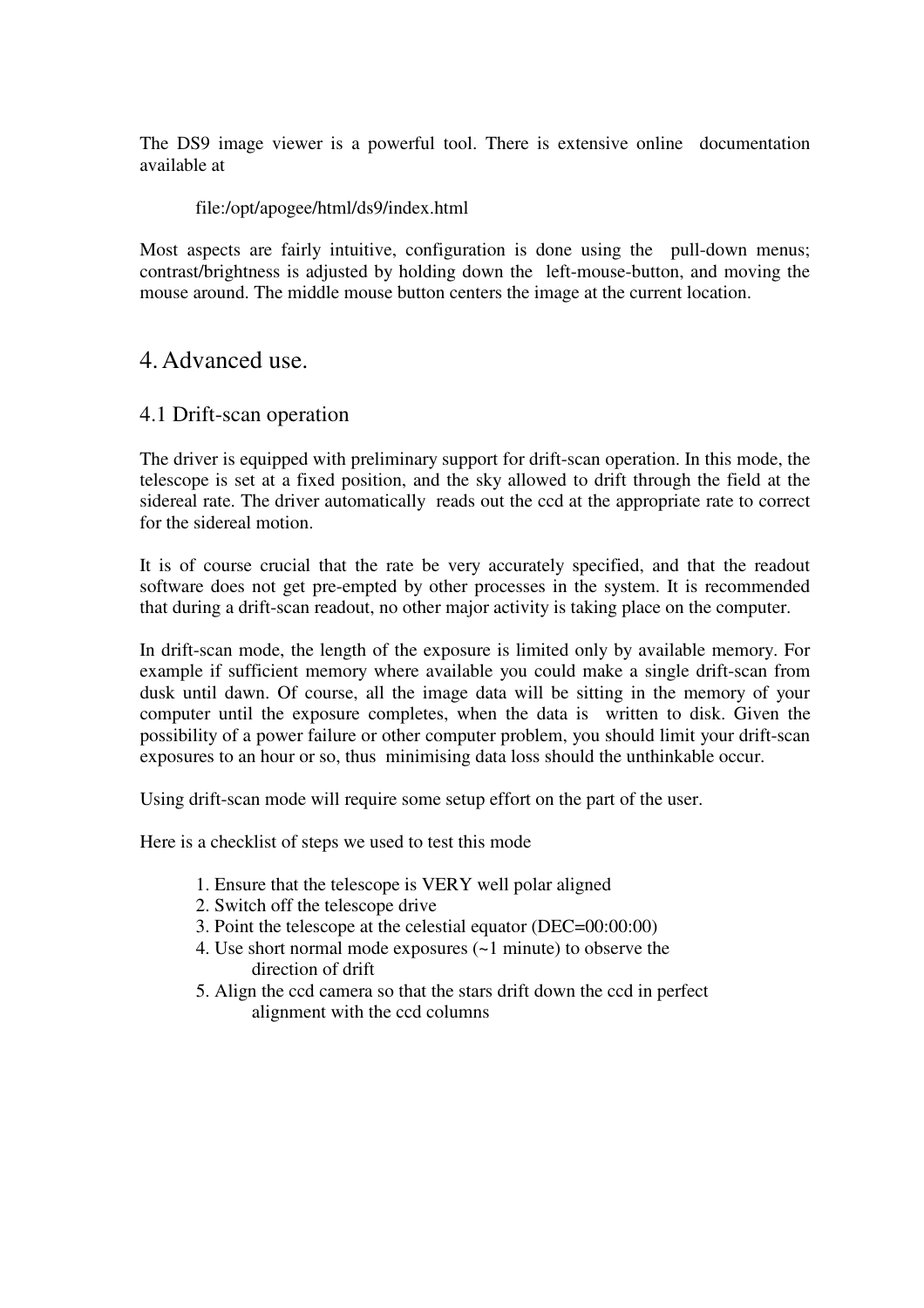- 6. If possible, calculate the appropriate per-row drift delay using the fratio, sidereal rate, and ccd pixel scale (good luck!)
- 7. Otherwise, take short drift-scan exposures (~500 rows) and step through a set of different drift delays. As a guide, we found the optimal equatorial drift delay to be 344000 microseconds using a 8" F/6 scope with an Ap7p camera.
- 8. Plot the drift-delays vs length-of-star-trails
- 9. Determine the zero point drift-delay
- 10. Enter the optimal delay into the drift-scan GUI.
- 11. Take a short, and then long drift-scan to verify.
- 12. Move to a different DEC position
- 13. Click "Calculate duration and per-line rate in microsecs"
- 14.Take a short, and then long drift-scan to verify.

| ·SCarl Comuni                                     |          |
|---------------------------------------------------|----------|
| Drift-scan mode is still experimental!            |          |
| Measured per-line drift rate at current DEC is    | 300000   |
| Calculate per-line rate for DEC=+00:00:00         |          |
| $Per$ -line drift rate for $DEC = +00:00:00$ is   | 300000   |
| Number of rows for drift image                    | 512      |
| Calculate duration and per-line rate in microsecs |          |
| Total image duration (hh:mm:ss) =                 | NO:N5:N6 |
| Microsecsond delay per row =                      | 300000   |
| Start drift scan exposure                         |          |

If you get good long drift scan exposures at the two different DEC positions, you are all set up. If not, start again at step 1, as the most likely cause is that your telescope is NOT perfectly polar aligned.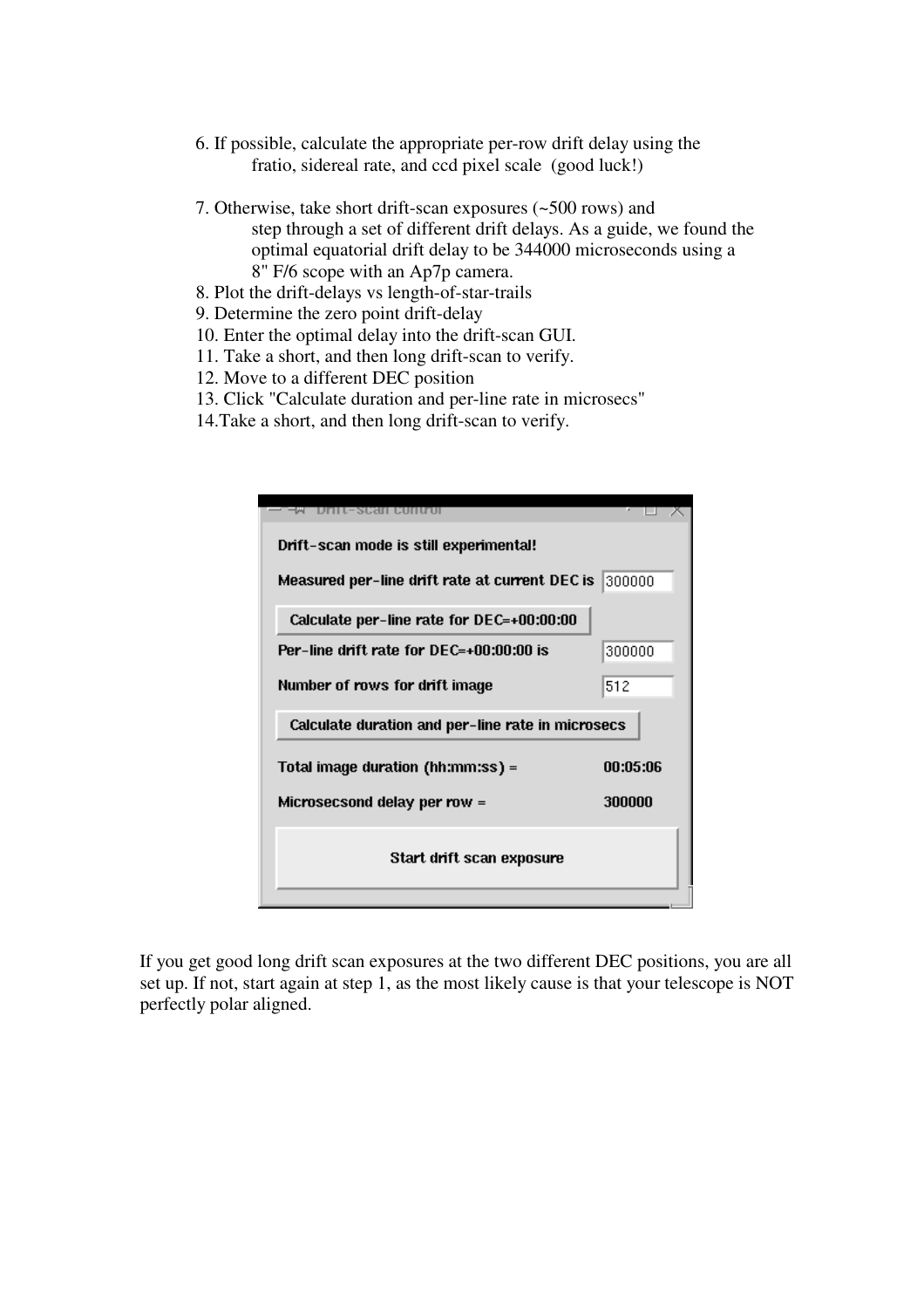### 4.2 Remote control

There are two methods for using the GUI via a remote computer.

1. Standard X-windows

Use the standard X-windows display redirection facility to point the display to another computer (named "other" for example).

### eg. **setenv DISPLAY other:0**

The "**xhost +ccd-name**" command must also be issued on the "other" computer, to allow remote displays to take place (where ccd-name is the name of the camera control computer).

Finally , start the GUI as usual, the windows should appear on the "other" machine.

This method only works if both computer are running a \*nix type operating system. X-windows is available for MS Windows, but it is usually expensive.

### 2. VNC

Use the VNC (Virtual network computing) software (which is free, and open-source). This package supports the remote viewing on the ccd GUI desktop on  $*$ nix, windows, and Mac platforms. Even better, multiple remote users can simultaneously view the same dekstop, and even share interaction rights with the applications. Given fast network connections (fast ethernet) this is a near optimal solution. The VNC package is just one of the items in the bundle of extras included in the cdrom version of the Linux Apogee Drivers cd, available from The Random Factory.

Future releases of the driver will also include support for true client/server use of cameras. In this situation, the GUI will actually run on the remote machine, and only the low level camera access code will run on the camera controller computer.

# 5. External packages

The Linux Apogee camera driver is free, open source software. However, we do offer an enhanced distribution on cdrom, which adds a wealth of extra tools for both user and developer.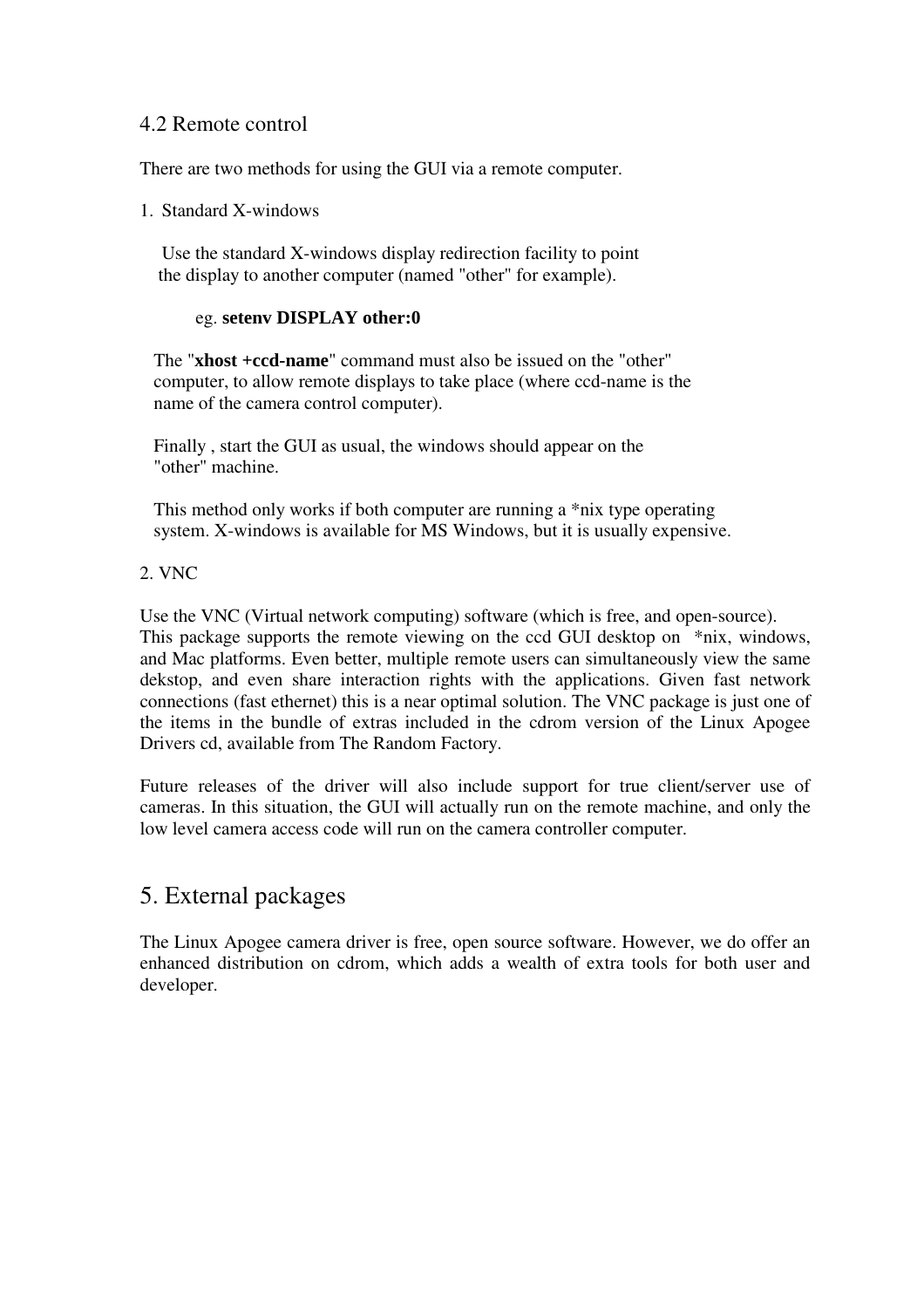The following list describes the current contents of the cd distribution

SWIGManual.pdf - User manual for the Simple Wrapper and Interface Generator package apogee\_devel.tar.gz - Developers version of the drivers apogee\_runtime.tar.gz - Standard runtime, user distribution astrotcl-1.4.4.src.tar.gz - A set of astronomical tools for tcl ccdlinux-modaudine.tar.gz - The drivers for for the Audine/Gemini open-hardware cameras cfitsio-2.0.3-4.i386.rpm - C language FITS utilities ds9.2.0.tar.gz - The DS9 sources ds9.linux.2.0.tar.gz - DS9 for Linux fiasco-1.0.tar.gz - Image compression package fitsTcl-2-0.i386.rpm - FITS tools for tcl ftools-2-4.i386.rpm - Massive astronomical data reduction suite in C/tcl  $gimp-1.2.0. \text{tar.gz}$  - Image manipulation package with extensive capabilities gimp-data-extras-1.2.0.tar.gz - Add-ons for GIMP gsl-0.4-1.i386.rpm - GNU scientific subroutines imlib-1.9.7-3.i386.rpm - Image management/conversion library imlib-cfgeditor-1.9.7-3.i386.rpm - extras for imlib imlib-devel-1.9.7-3.i386.rpm - devlopers version of imlib libjpeg-6b-10.i386.rpm - jpeg library libjpeg-devel-6b-10.i386.rpm - developers version of jpeg library libpng-1.0.5-3.i386.rpm - PNG library libpng-devel-1.0.5-3.i386.rpm - developers version of PNG library libtiff-3.5.4-5.i386.rpm - TIFF library libtiff-devel-3.5.4-5.i386.rpm - developers version of TIFF library netpbm.tar.gz - large set of image conversion utilities novas-c-2-0.i386.rpm - Astrometry routines from the US Naval Observatory opt  $-$  Full unpacked developers version of drivers for easy browsing python-1.5.2-13.i386.rpm - The python scripting language python-devel-1.5.2-13.i386.rpm - developers version of python python-docs-1.5.2-13.i386.rpm - extensive documentation for python python-tools-1.5.2-13.i386.rpm - extra tools for python pythonlib-1.23-1.noarch.rpm - python libraries sexarticle.ps.gz - description of sextractor sextractor-2.1-0.i386.rpm - automatic star/galaxy location skycat-2.5-3.i386.rpm - feature rich image viewer/catalog access swig1.3a5.tar.gz - Simple wrapper and interface generator vnc-3.3.2r3\_unixsrc.tgz - virtual network computing unix source vnc-3.3.3beta2\_ppc\_mac.sit - virtual network computing for mac vnc-3.3.3r2\_x86\_linux\_2.0.tgz - virtual network computing for linux vnc-3.3.3r7\_x86\_win32.zip - virtual network computing for windows xite-3-4.i386.rpm - Image processing tools

The Random Factory also produces a very extensive collection of Astronomical software all pre-compiled for Linux. The current release (Volumes 5 & 6) includes over 2GB of software on a 2-cdrom set.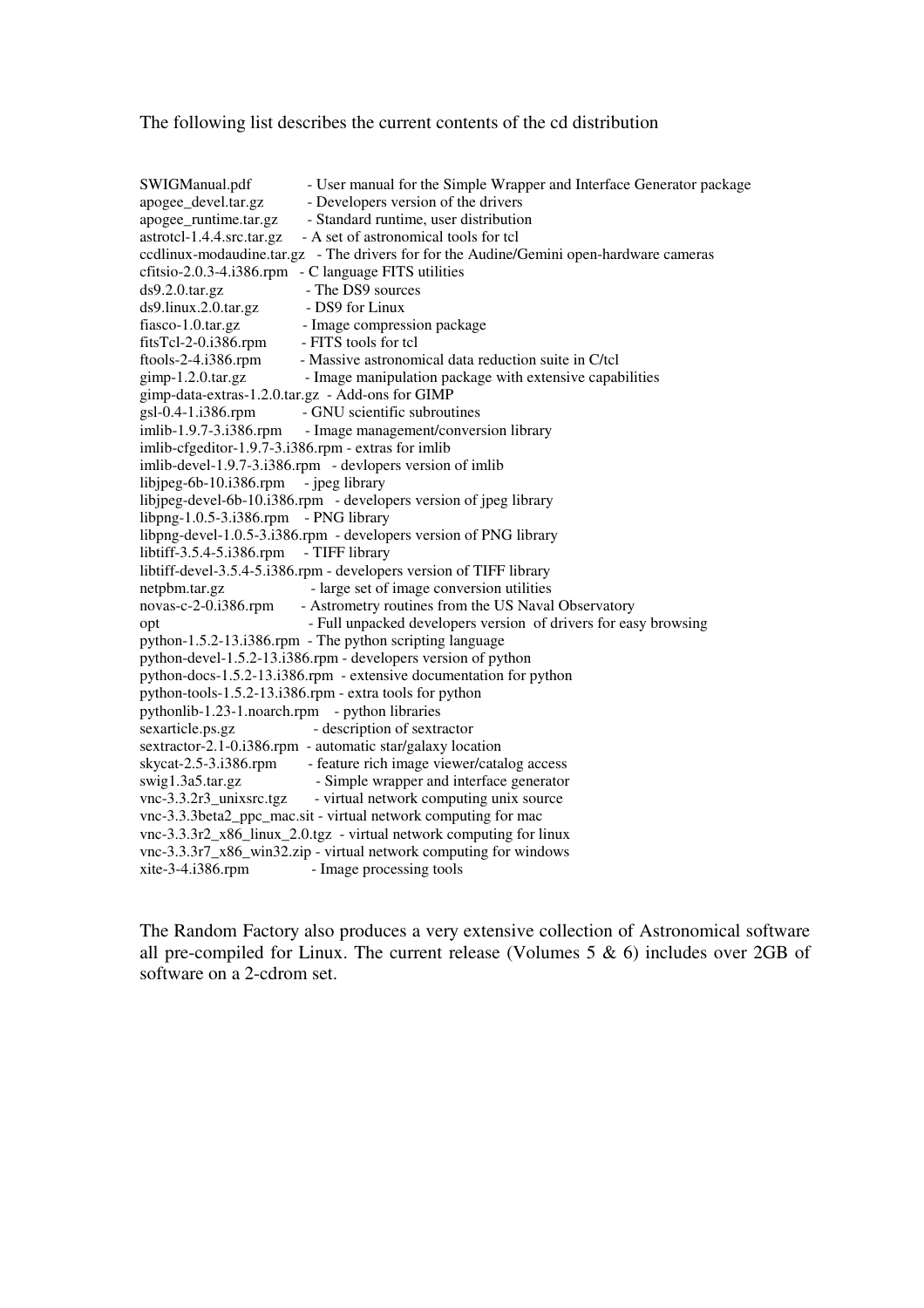# Appendix 1 - Processing CCD images

This advice is paraphrased from the advice provided to professional Astronomers observing at the US National Observatory. It is based on a document included with the IRAF system, and was written by Dr. Phil Massey (currently at Lowell Observatory).

### **What Calibration Frames Do You Need?**

The answer to this depends to some extent on what it is that you are doing. The goal is to not let the quality of the calibration data degrade your signal-to-noise in any way. If you are in the regime where the read-noise of the chip is the dominant source of noise on your program objects, then subtracting a single "bias frame" from your data would increase the noise prohibitively.

However, if you instead use the average of 25 bias frames, the noise will be increased by only 10%. Of course, if you are into high signal-to-noise spectroscopy, so you have lots and lots of signal compared to read-noise, or if you have high sky background on direct images, so that read-noise is again immaterial, then the signal-to-noise will be little affected by whether you have only a few bias frames. However, in this regime the quality of your flat fielding is all important if you want to get the most out of your data.

The following list contains the type of calibration images you may need, and provides some guide to the consideration of how many you may want to have.

#### **bias frames.**

These are zero second integration exposures obtained with the same pre-flash (if any) you are using on your objects. If read-noise will sometimes dominate your source of error on the objects, take 25 bias frames per night. Take them over dinner and you'll never notice it. You will want to have a new sequence of these each day.

### **dark frames.**

These are long exposures taken with the shutter closed. If your longest exposure time is over 15 minutes you may want to take an equal length dark frame, subtract a bias frame from it, and decide if you are worried about how much dark current is left. Applications where dark current will matter are long-slit spectroscopy and surface brightness studies -cases where the background is not removed locally. If you do find that you need to take care of dark current, then you should take at least 3 and preferably 5 to 10 dark frames during your run, each with an integration time equal to your longest exposure. You should ensure that your system is sufficiently light-tight to permit these to be done during the day.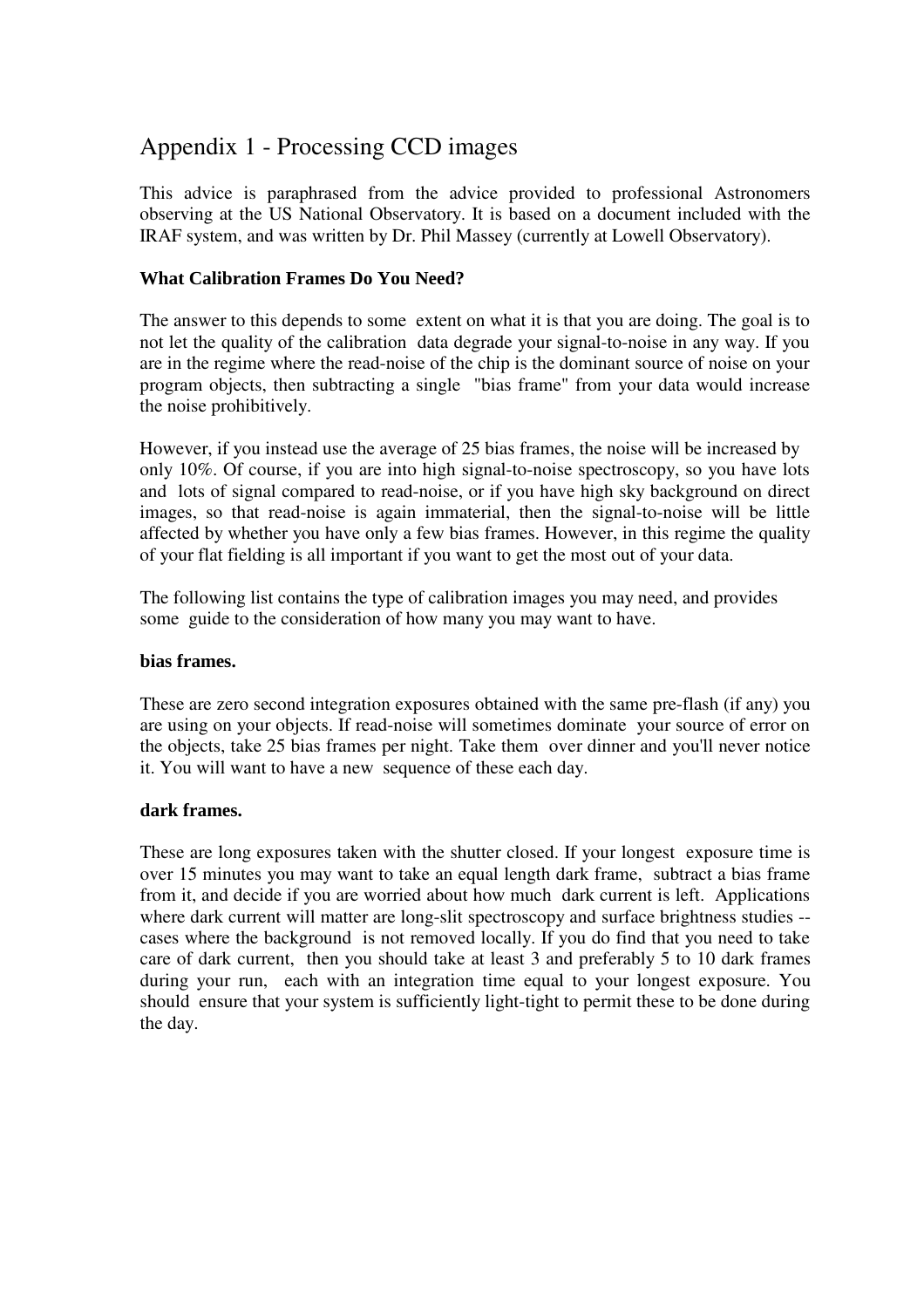#### **flat field exposures.**

At a minimum, flat field exposures are used to remove pixel-to-pixel variations across the chip. Usually dome flats (exposures of an illuminated white board) will suffice to remove the pixel-to-pixel stuff. You will want to expose the dome or projector flats so that you get sufficient counts to not degrade the signal-to-noise of the final images. If you are after 1% photometry per pixel then you will need to have several times more than 10,000 electrons accumulated in your flats, but you need to be careful not to exceed the good linearity limit in any single flat exposure. Generally if you have 5 or more flats each with 10,000 electrons per pixel you are probably fine. You will need a set like this for every filter, and you probably will want to do a new sequence every day.

### **twilight flats.**

If you are interested in good photometry of objects across your field, you need to know if the sky looks different to your CCD than the dome flat. It is not unusual to find 5-10% gradients in the illumination response between a flat and a sky exposure, and this difference will translate directly into a 5-10% error in your photometry. For most applications, exposures of bright twilight sky (either for direct imaging or spectroscopy) will cure this problem. With direct imaging this requires you to be very quick on your feet to obtain a good level of sky exposure in each of your filters while the sky is getting darker and darker. (Only the truly desperate would take twilight flats in the morning!) For direct imaging I would recommend 3 to 5 exposures in each filter, stepping the telescope slightly in between the exposures so that any faint stars can be effectively cleaned out. You will find that you need to keep increasing the exposure time to maintain an illumination level of 10,000 electrons.

### **blank dark sky exposures.**

Some observers doing sky-limited direct imaging may wish to try exposures of blank sky fields rather than twilight sky, as the color of twilight and the color the dark sky do differ considerably. Obtain at least three, and preferably four, long exposures through each filter of some region relatively free from stars , stepping the telescope 10-15 arcseconds between each exposure. The trick here, of course, is to get enough counts in the sky exposures to make this worth your while. Unless you are willing to devote a great deal of telescope time to this, you will have to smooth these blank dark sky exposures to reduce noise, but the assumption in such a smoothing process is that the color response of the chip does not vary over the area you are smoothing. You might try dividing a U dome flat by a V dome flat and seeing how reasonable an assumption this might be. Also, if the cosmetics are very bad the smoothing process will wreak havoc with your data if you are not successful in cleaning out bad columns and pixels.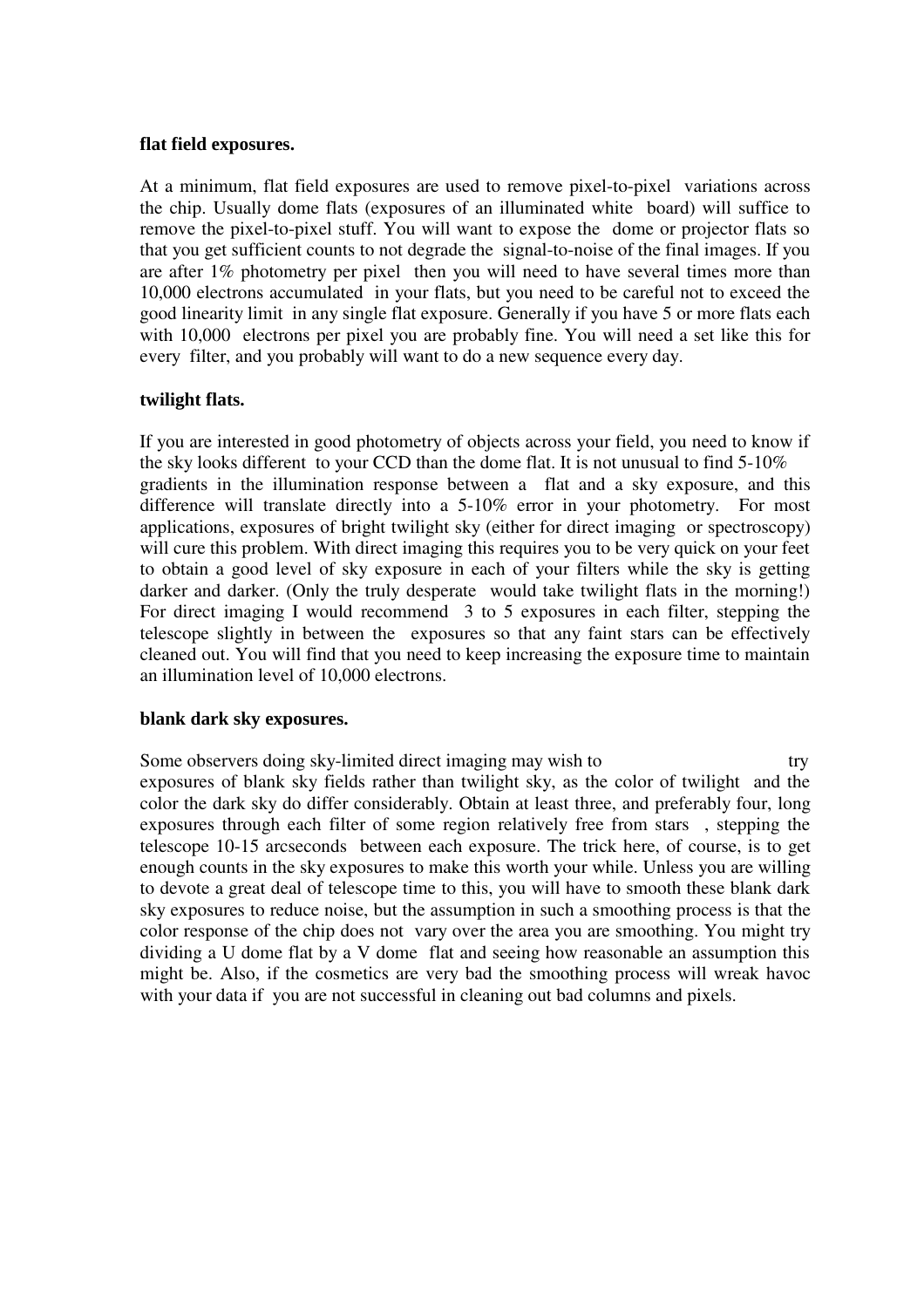#### **This section will briefly outline what we will do with the calibration images.**

Most of the calibration data is intended to remove "additive" effects: the electronic pedestal level (measured from the overscan region on each of your frames), the pre-flash level (measured from your bias frames), and, if necessary, the dark current. The flat field data (dome and twilight sky exposures) will remove the multiplicative gain and illumination variations across the chip.

When you obtained your frames at the telescope, the output signal was "biased" by adding a pedestal level of several hundred ADU's. We need to determine this bias level for each frame individually, as it is not stabilized, and will vary slightly (ss 5-30 ADU's) with telescope position, temperature, and who knows what else. Furthermore, the bias level is usually a slight function of position on the chip, varying primarily along columns. We can remove this bias level to first-order by using the data in the overscan region, the (typically) 32 columns at the right edge of your frames.

### **data**

We will average the data over all the columns in the overscan region, and fit these values as a function of line-number (i.e., average in the "x" direction within the overscan region, and fit these as a function of "y"). This fit will be subtracted from each column in your frame; this "fit" may be a simple constant. At this point we will chop off the overscan region, and keep only the part of the image containing useful data. This latter step usually trims off not only the overscan region but the first and last few rows and columns of your data.

If you pre-flashed the chip with light before each exposure, there will still be a non-zero amount of counts that have been superimposed on each image. This extra signal is also an additive amount, and needs to be subtracted from your data. In addition, there may be column-to-column variation in the structure of the bias level, and this would not have been removed by the above procedure. To remove both the pre-flash (if any) and the residual variation in the bias level (if any) we will make use of frames that you have obtained with a zero integration time. These are referred to in IRAF as "zero frames" may also be called "bias frames". We need to average many of these (taken with pre-flash if you were using pre-flash on your object frames), process the average as described above, and subtract this frame from all the other frames.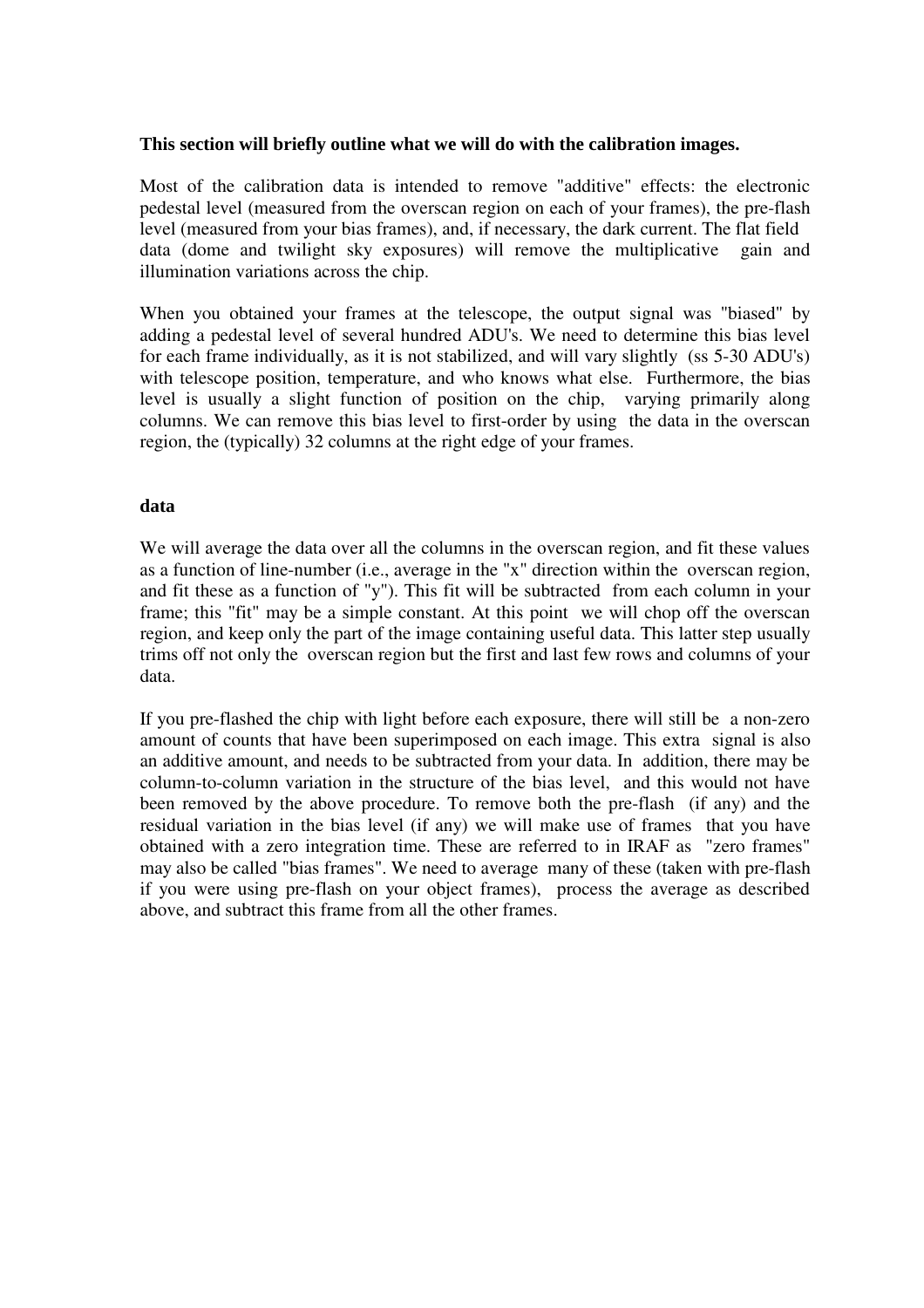"Dark current" is also additive. On some CCD's there is a non-negligible amount of background added during long exposures. If necessary, you can remove the dark current to first-order by taking " dark" exposures (long integrations with the shutter closed), process- ing these frames as above, and then scaling to the exposure time of your program frames. However, it's been my experience that the dark current seldom scales linearly, so you need to be careful. Furthermore, you will need at least 3 dark frames in order to remove radiation events ("cosmic rays"), and unless you have a vast number of dark exposures to average you may decrease your signal-to-noise; The bottom line of all this is that unless you really need to remove the dark current, don't bother.

The next step in removing the instrumental signature is to flat-field your data. This will remove the pixel-to-pixel gain variations, and (in the case direct imaging) the largerscale spatial variations. If you are doing direct imaging, then you are probably happy by normalizing the flat-field exposures to some average value.

The final step in the flat-fielding process is to see if your twilight sky exposures have been well flattened by this procedure--if not, we may have to correct for this.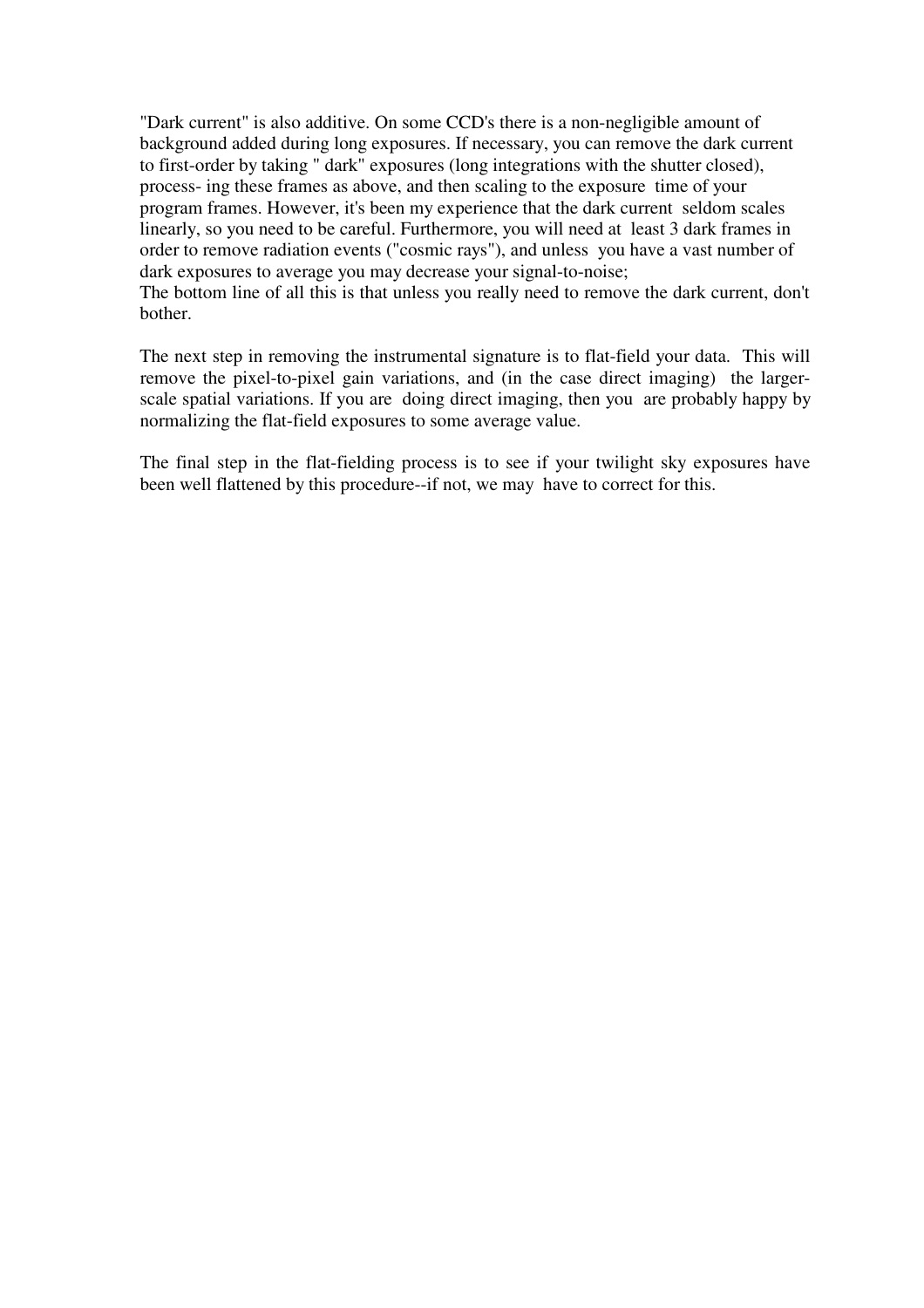# Apogee camera driver - Programmers Guide V0.5

Dave Mills(rfactory@theriver.com) - December 2001

# **Contents**

- 1.CameraIO object
- 2.Scripting interface Tcl
- 3.Code generation
- 4.Tcl/Tk and loadable libraries
- 5.Ccd library
- 6.LX library
- 7. Remote control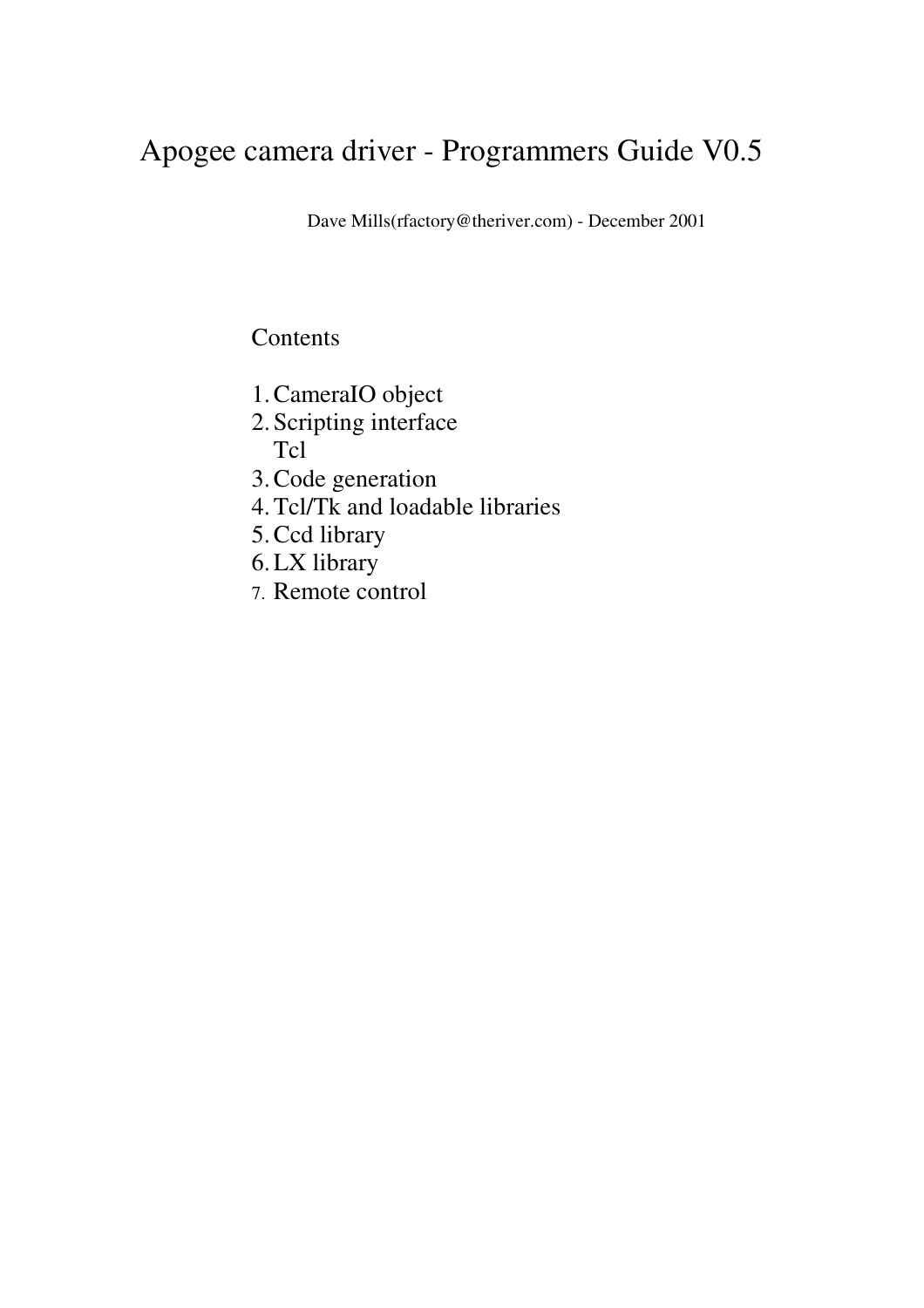# 1. CameraIO object

In the unlikely event that you should find it necessary to use the C++ interface directly, there is a small sample of code in the file

*/opt/apogee/src/apogee/CCameraIO\_example.cpp.*

This code should be easily comprehensible to anyone familiar with C++. For example to create a new camera object

### **cam = new CCameraIO;**

To call a method, for example InitDriver

### **result = cam->InitDriver(cameraNumber);**

To set the value of an instance variable

```
cam->BaseAddress = 0x378;
```
# 2. Scripting interface

The simplest way to program using the driver is via the provided scripting interface libraries. An interface is provided for the Tcl/Tk language. This language is easy to learn due to its interpretive nature. That is, you type commands directly to a command line, and they are executed immediately.

Interfaces to other languages (python, perl, and more) can also be automatically generated using the SWIG package (included in the "devel" release of the package).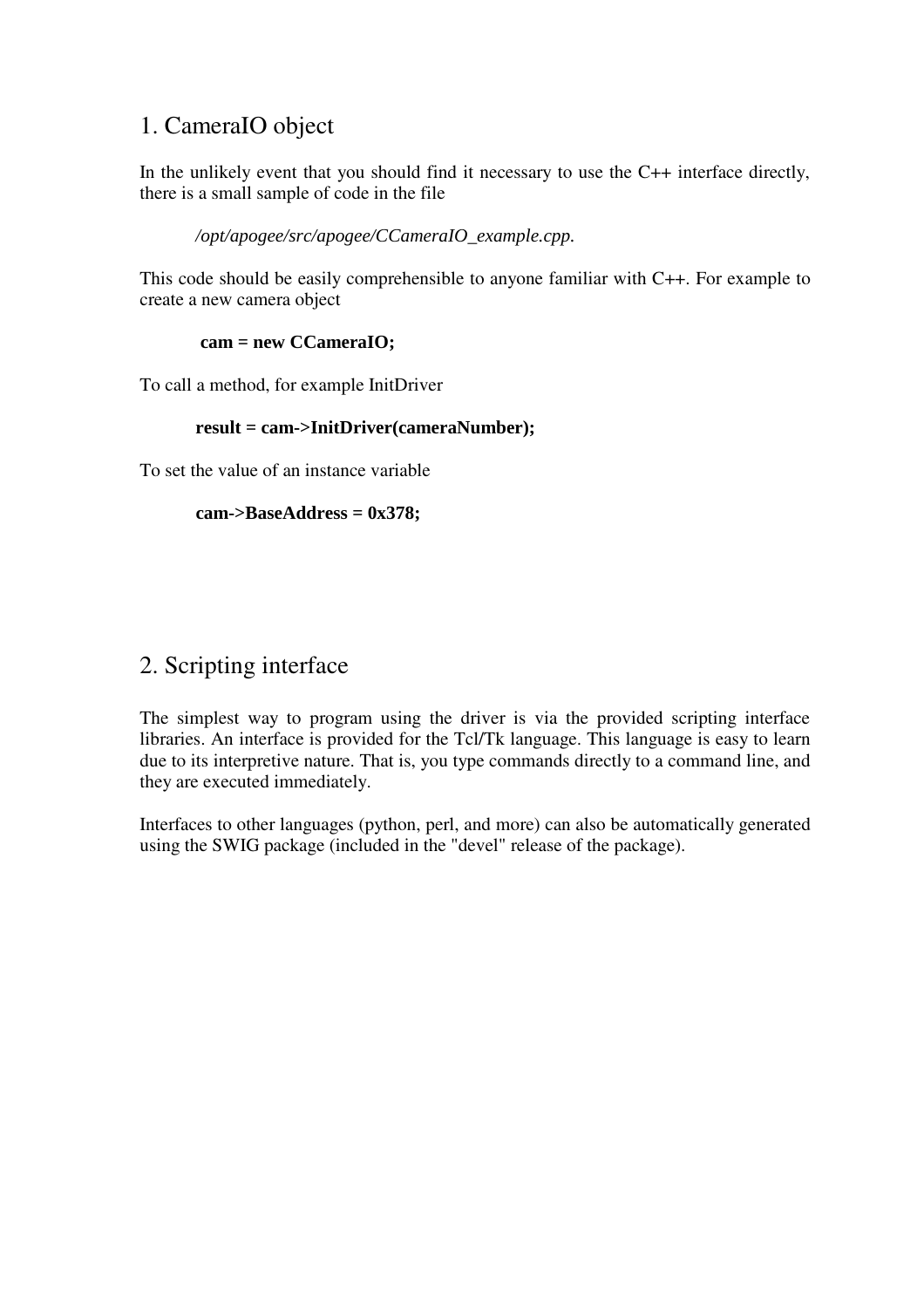### 2.1 Tcl

To begin a Tcl/Tk session, open an X-terminal, start a csh shell and prepare the environment by typing

**source** /**opt/apogee/scripts/setup.env** (prepares the environment)

This will initalize your shell to use the included version of "wish" , the Tcl/Tk windowing shell. Another version of "wish" may already be installed on the system, but it is recommended that the included version be used to avoid and potential library version conflicts.

**/opt/apogee/bin/wish8.3** (starts the tcl/tk shell)

A small gray window will open. Re-select your xterm window and type

**source** /**opt/apogee/scripts/camera init.tcl** (command line only)

or

**source** /**opt/apogee/scripts/gui.tcl** (gui interface plus command line)

The appropriate driver library will be dynamically loaded, and new commands will be added to the Tcl shell. Type a "?" at the prompt to get a list of all the commands Tcl is currently aware of.

The camera init script also creates a CAMERA variable which acts as a software pointer to the C++ structure used to control the camera.

Tcl commands typically protect the user against incorrect usage. For example the CAMERA object may be commanded using the syntax

### **\$CAMERA command [arg1] [arg2] ...**

Typing

### **\$CAMERA xyzzy**

will result in an error report (because "xyzzy" is not a valid camera command!). This error report helpfully includes a list of all the commands that the \$CAMERA referenced object does understand.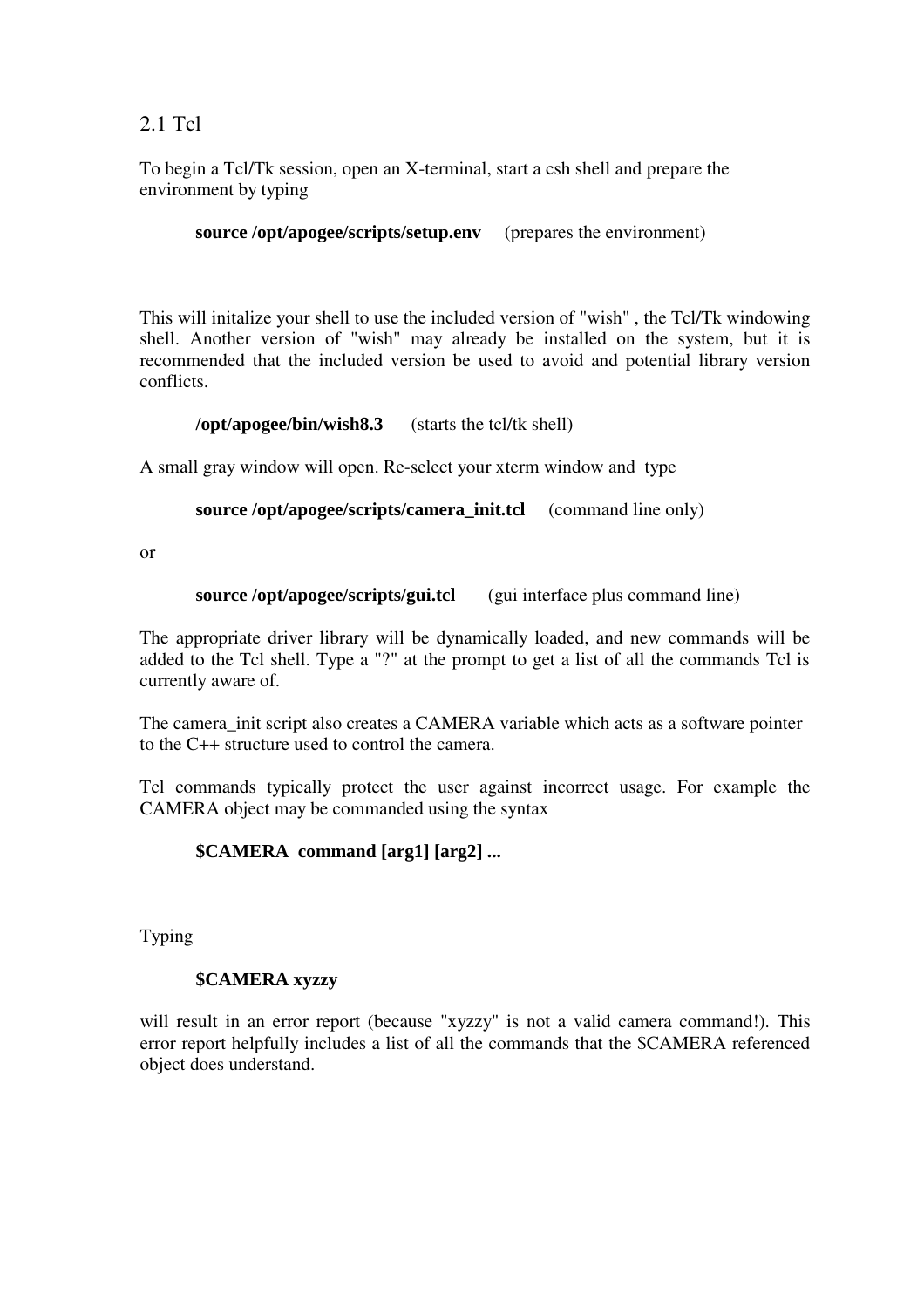The most useful commands are listed below.

### **\$CAMERA InitDriver cameraNumber**

This command needs no additional arguments, it performs camera initialization. It will not normally be necessary to use this call, as it will have been done as part of the camera\_init.tcl script.

### **\$CAMERA read\_Status**

This command returns an integer representing the readout status of the camera. Typically this will be stored in a tcl variable, and then printed out in user friendly format. E.g.

```
set s [$CAMERA read_Status]
switch $s {
  0 {set t "Idle"}
  1 {set t "waiting for trigger"}
   2 {set t "exposing"}
   3 {set t "downloading"}
  4 {set t "line ready"}
  5 {set t "image ready"}
  6 {set t "flushing BIR"}
  default {set t "ERROR code $s"}
}
puts stdout "Camera status is $s"
```
### **\$CAMERA Expose duration shutter**

Take an exposure of the requested duration (expressed in seconds). The value of the shutter argument is either 0 - leave shutter closed, or 1 - open shutter during exposure.

### **\$CAMERA GetImage**

This command reads out the entire frame and saves it in memory.

### **\$CAMERA BufferImage testname**

This command retrieves the image from the camera, and saves it in the PC's memory/swap-space. Any number of images can be buffered in this way, subject to available memory.

Once the image is in memory it can be manipulated using the commands from the Ccd library. For example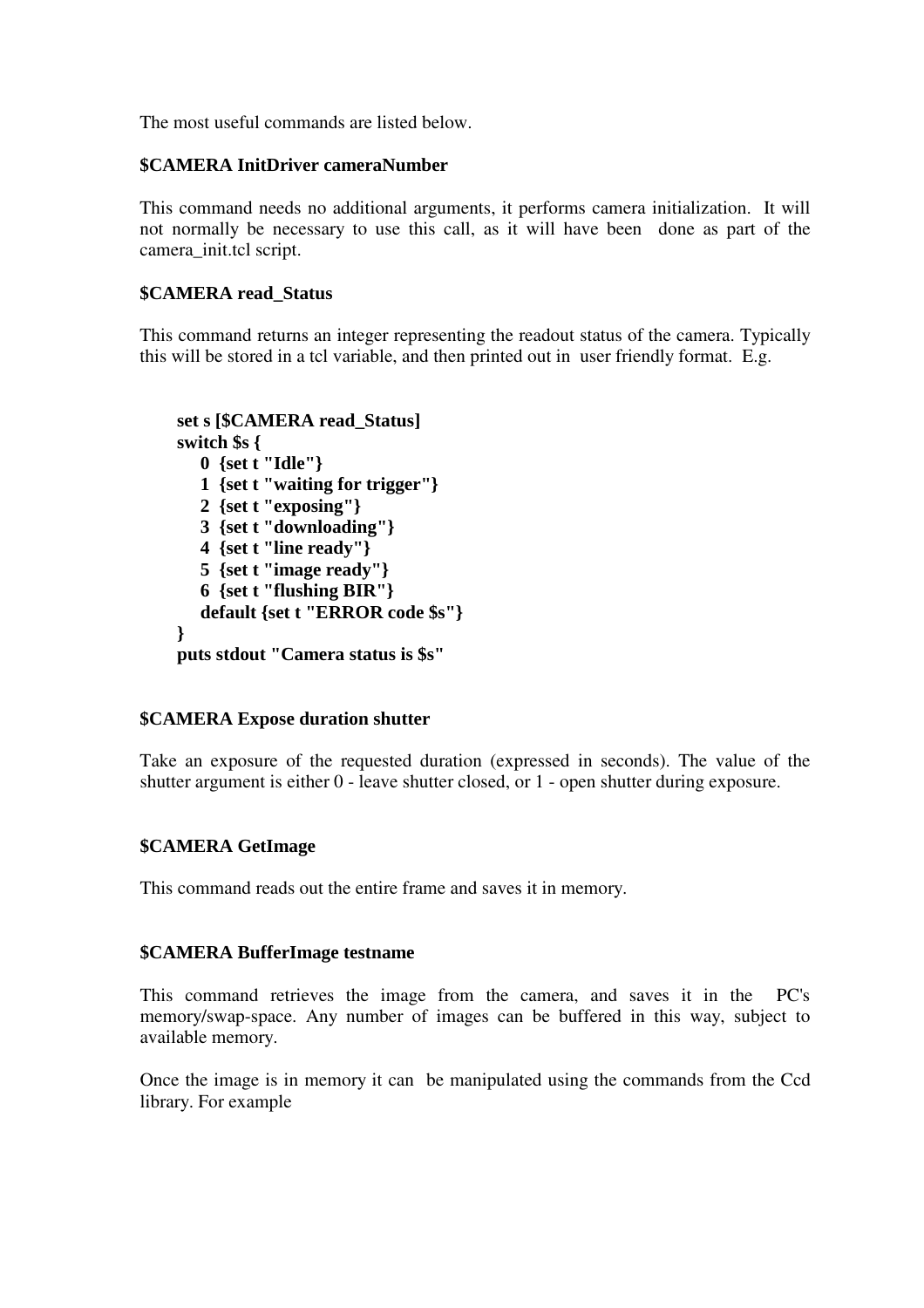#### **list\_buffers**

shows current buffers, their dimensions, bit-depths etc.

#### **write\_buffer testname mytest.fits**

stores the contents of the buffer "testname" on disk as a FITS format file.

In addition to the "methods" associated with a CAMERA object, there is also a mechanism for access to the "instance" variables of the CAMERA object. Each instance variable corresponds to a camera configuration parameter. The syntax for examining the current value of a parameter is

### **\$CAMERA configure -m\_[parameter-name]**

and to set the parameter to a new value

#### **\$CAMERA configure -m\_[parameter-name] new-value**

The following instance variables are supported

| $BIC -$          | Before image columns                 |
|------------------|--------------------------------------|
| BIR-             | Before image rows                    |
| BaseAddress -    | Base address of interface            |
| $BinX -$         | Binning factor for columns           |
| $BinY -$         | Binning factor for rows              |
| Columns -        | Number of columns on detector        |
| CoolerMode -     | Cooling mode                         |
| CoolerSetPoint - | Target temperature                   |
| CoolerStatus -   | Status of cooler                     |
| FilterPosition - | Filter position index                |
| FilterStepPos -  |                                      |
| GuiderRelays -   | Guider relay on/off                  |
| HFlush -         | Binning factor for column flush      |
| ImgColumns -     | Imaging columns on detector          |
| ImgRows -        | Imaging rows on detector             |
| Interface -      | Type of interface                    |
| LongCable -      | Long cable indicator                 |
| Mode -           | Mode                                 |
| $NumX -$         | Number of columns to read out        |
| $NumY -$         | Number of rows to read out           |
| RegisterOffset - | Register offset for multiple cameras |
| Rows -           | Number of rows                       |
| Shutter -        | Status of shutter                    |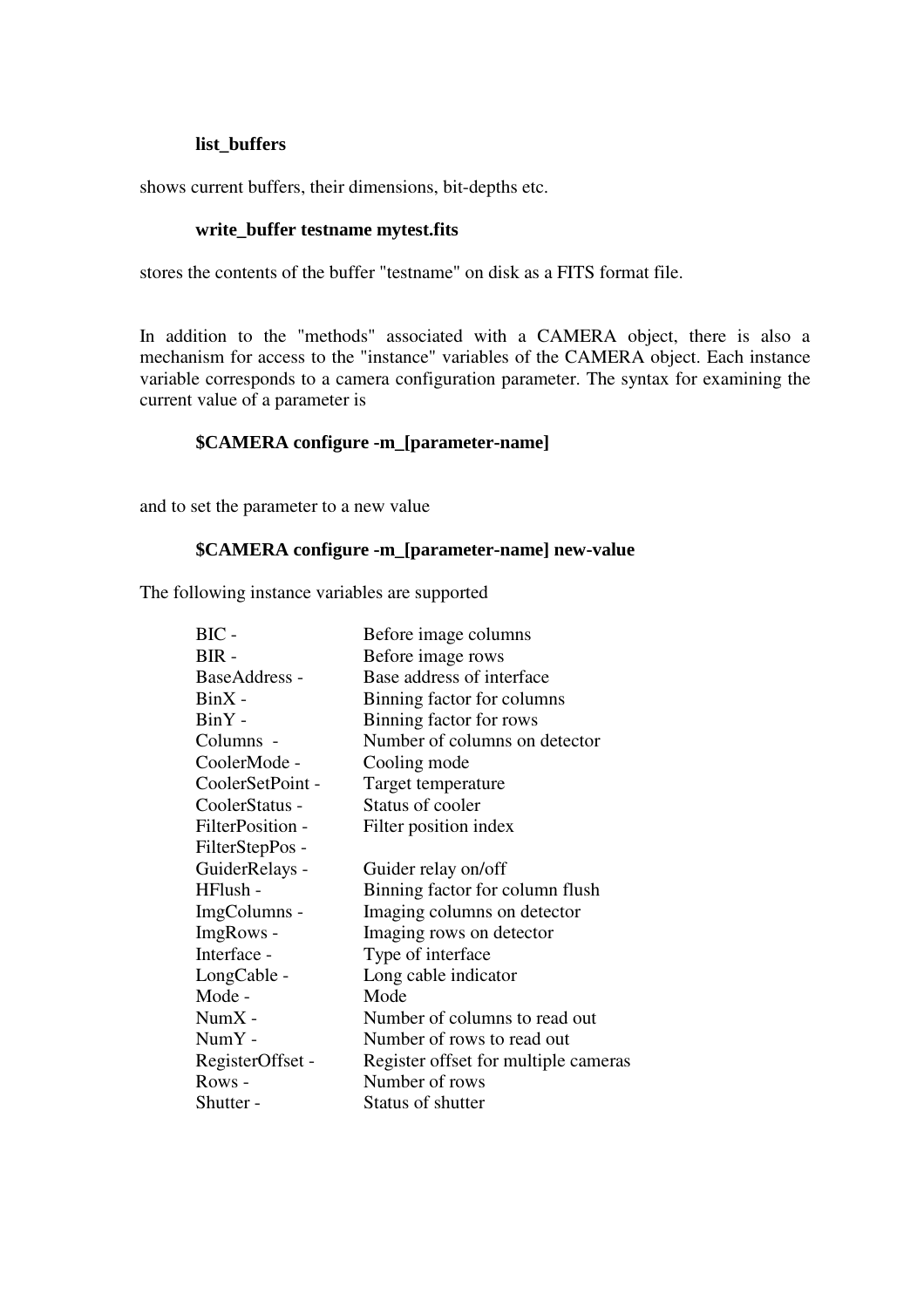| SkipC -       | Number of skip columns               |
|---------------|--------------------------------------|
| SkipR -       | Number of skip rows                  |
| StartX -      | First column to read out             |
| StartY -      | First row to read out                |
| Status -      | Camera readout status                |
| TDI-          | Drift mode                           |
| TempScale -   | Scale multiplier for raw temperature |
| Temperature - | Current ccd temperature              |
| Test2Bits -   | Second set of test bits              |
| TestBits -    | Primary set of test bits             |
| Timeout -     | Image readout timeout                |
| UseTrigger -  | Trigger status                       |
| VFlush -      | Binning factor for vertical flush    |

For example, the following commands would prepare the readout region

### **\$CAMERA configure -m\_StartX 100 \$CAMERA configure -m\_StartY 100 \$CAMERA configure -m\_NumX 64 \$CAMERA configure -m\_NumY 64**

would specify a 64x64 pixel region starting at column 100, and row 100.

The camera\_init.tcl script includes code to interrogate the C++ level API and construct a generic interface to all the available methods and instance variables which can read/write camera parameters. The names of parameters which may be read can be found as members of the global array CCAPIR, and those which can be written can be found as members of the global array CCAPIW.

The element of arrays can be examined using the syntax, e.g. for CCAPIW

#### **array names CCAPIW**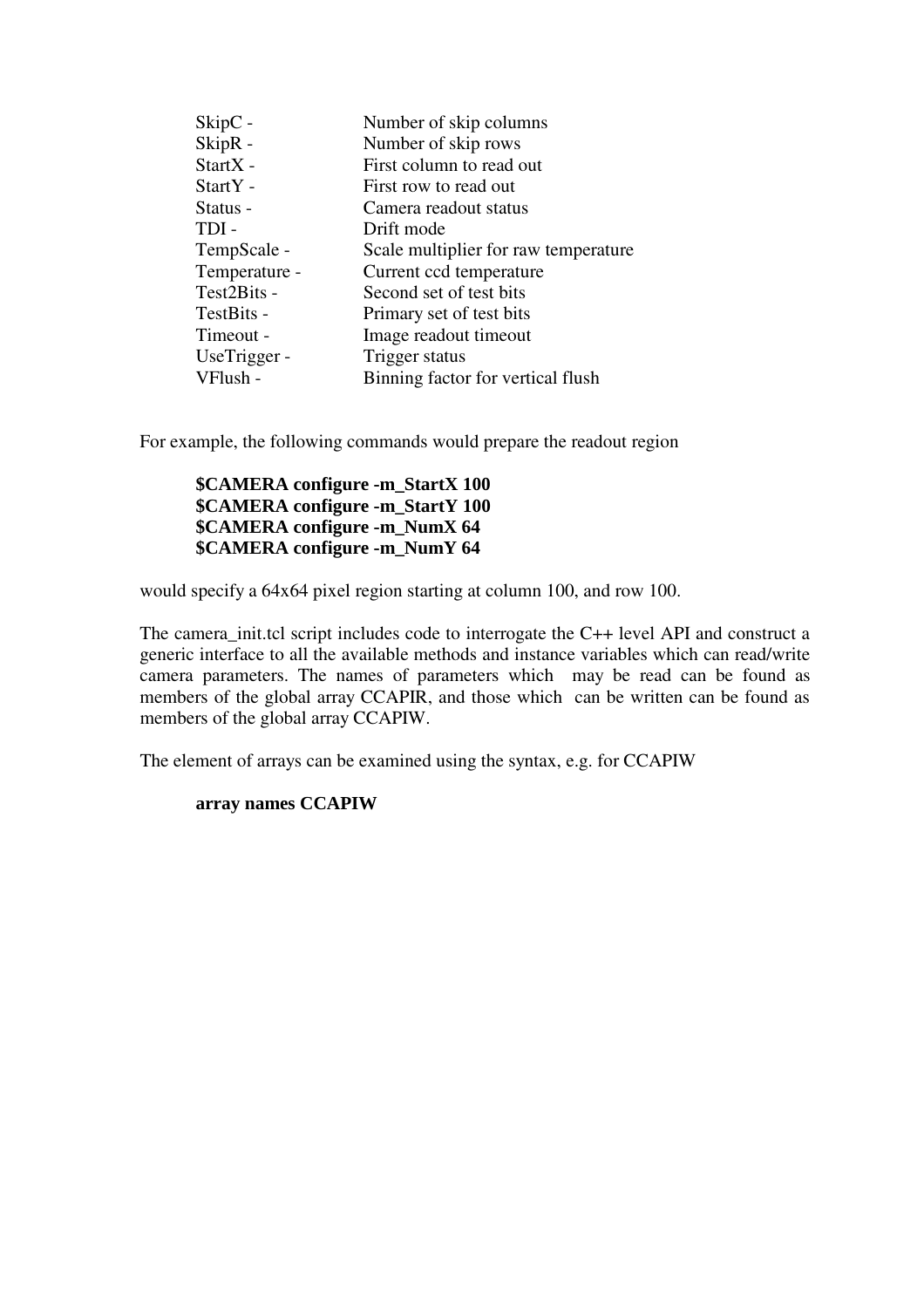## 3. Code generation

The scripting interfaces are created using a mixture of custom code (the Ccd library), and an automatically generated interface. The automatically generated portion is created using SWIG (Simple Wrapper and Interface Generator).

Note that older versions of SWIG may not be capable of generating functioning wrapper code for C++/Tcl. Please use the included version (1.3a5 or later).

SWIG is very easy to use. All that is required is a .i file which defines the methods and instance variables for the object. In many cases this file can be copied directly from the .h header file for the object.

Once the .i file has been prepared, the wrapper code can be generated using a command such as

### **/usr/local/bin/swig -tcl8 -c++ apogeePPI.i**

Note that there is a slightly different file for each interface type. This allows us to generate shared libraries which are named according to the interface type.

To add a new method to the CCameraIO object, the following steps are required

- add C++ code for the method to CameraIO\_Linux[interface].cpp
- add definitions to CameraIO\_Linux.h
- add the same definitions to apogee[interface].i

Once the revised *CameraIO\_Linux[interface].cpp* and *apogee[interface].i* code has been sucessfully compiled, e.g. for an ISA interface

### **g++ -O2 -g -fpic -c CameraIO\_LinuxISA.cpp -DLINUX -I../../include /usr/local/bin/swig -tcl8 -c++ apogeeISA.i**

then you are ready to build the shared library using a command such as

### **g++ -shared -O2 -g apogeeISA\_wrap.c CameraIO\_LinuxISA.o \ -o apogee\_ISA.so -I.**

The Camera interface is now ready to load into a wish shell using

**load ./apogee** ISA.so (invoked from a tcl/wish shell)

SWIG is also capable of generating code for other scripting languages (for example python). Refer to the SWIG manual for details.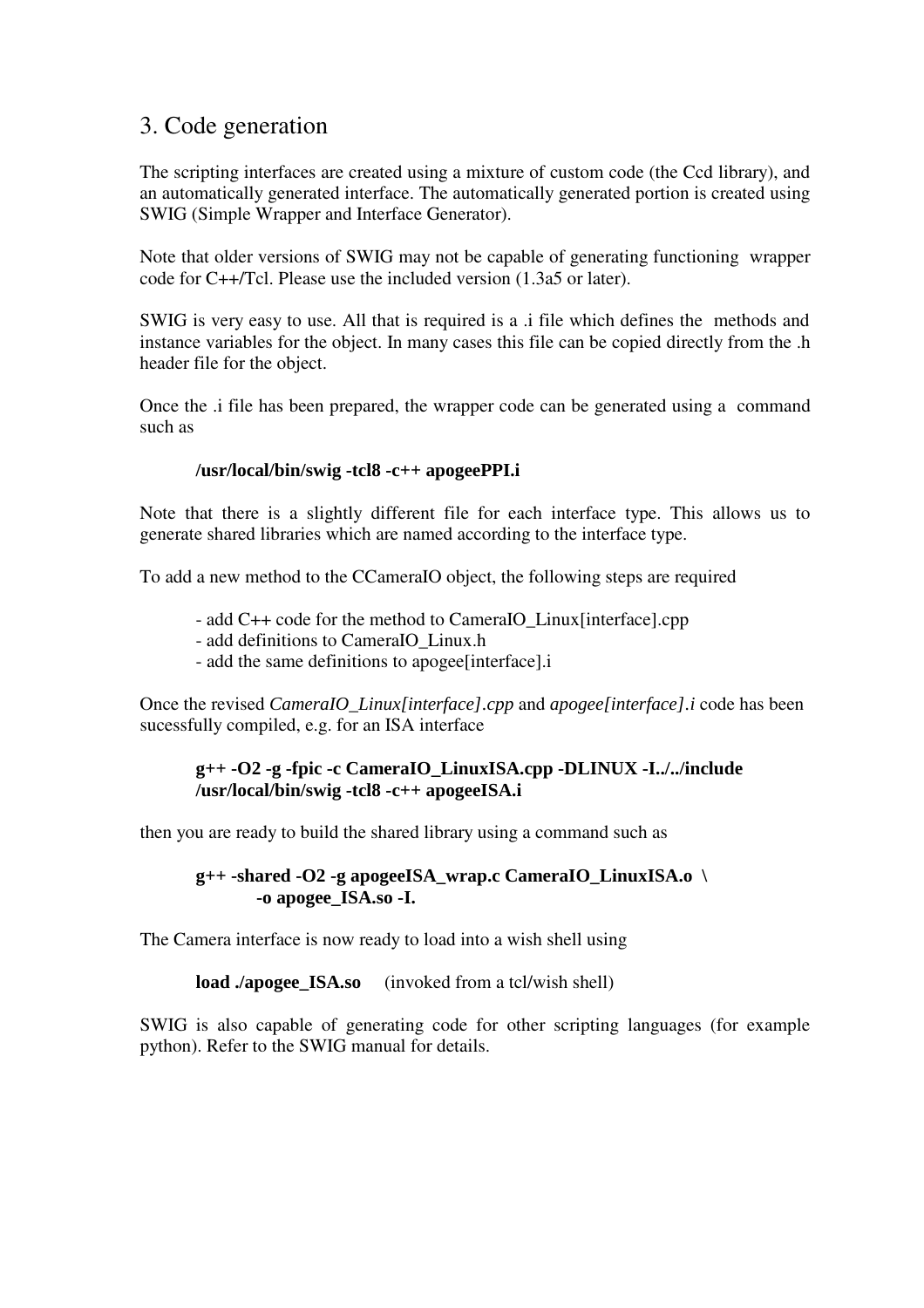# 4. Tcl/tk and dynamic libraries

The most recent versions of Tcl/Tk have extensive support for dynamically loading libraries of code. The Apogee Linux GUI makes extensive use of this capability to tune the behaviour of the interface depending upon the facilities available.

Dynamically loadable libraries are provided for the following

- Apogee parallel port interface cameras
- Apogee ISA interface cameras
- Ccd frame in-memory buffering/processing
- FitsTCL FITS file access
- LX200 serial interface
- Compressed GSC catalog access
- Digital sky survey access
- Astrometry library (NOT YET IMPLEMENTED)
- BLT graphics library

In all cases libraries are loaded into a running wish by typing a command (or including the command in a source'd script) such as

### **load [path-to-library]lib[name].so**

To create a new loadable library, the following files will normally be required (assuming a package name of "newpack")

|           | newpackPackage.c - stub code to define the namespace, test, and call |
|-----------|----------------------------------------------------------------------|
|           | initialization code                                                  |
|           | newpackVersion.c - stub code to specify version info                 |
| newpack.c | - the implementation                                                 |

The implementation will typically consist of a routine named "newpackAppInit" which defines the available commands, plus code for the commands themselves.

The interface from Tcl to C is easy to use. The code in /opt/apogee/src/ccd can serve as a template for the most common functionality.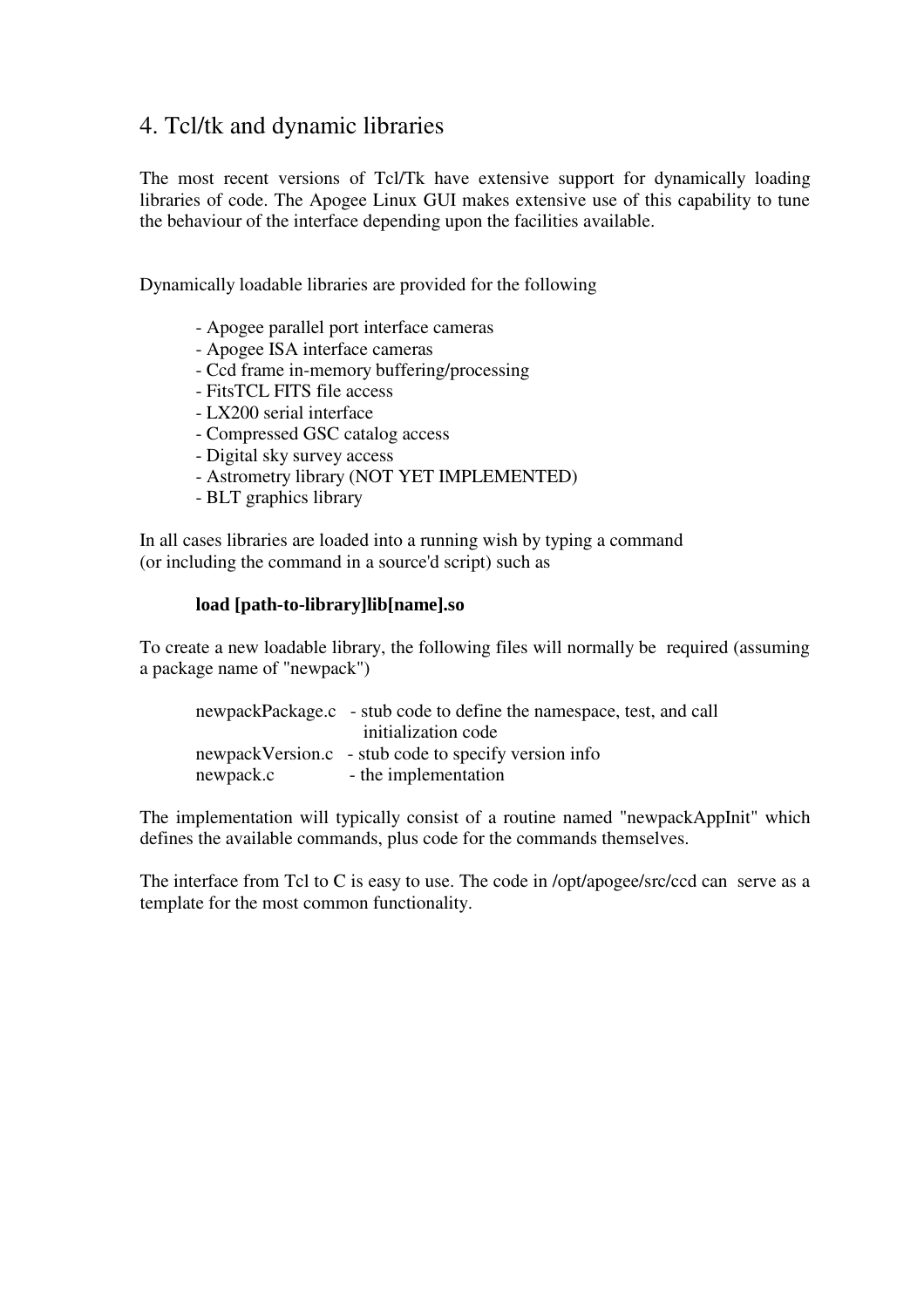# 5. CCD library

The Ccd library can be interactively loaded into a wish shell using the command

### **load /opt/apogee/lib/libccd.so**

The Ccd loadable library is a Tcl extension which provides simple commands for manipulating the raw data generated by the readout of a CCD camera.

The following commands are available

|                                                          | read_image - load a FITS file into an in-memory buffer           |  |
|----------------------------------------------------------|------------------------------------------------------------------|--|
|                                                          | write_image - write raw image data to a FITS file                |  |
|                                                          | write_cimage - write bias subtracted image data to a FITS file   |  |
|                                                          | write_dimage - calculate "dark" frame and write to FITS file     |  |
|                                                          | write_zimage - calculate "zero" frame and write to FITS file     |  |
|                                                          | write_fimage - calculate "flat" image and write to FITS file     |  |
|                                                          | write_simage - calculate "sky-flat" image and write to FITS file |  |
| shmem_image - copy image data to a shared memory segment |                                                                  |  |
|                                                          | show_image - transfer image data to DS9 via shared memory        |  |
|                                                          | store_calib - calibrate the current in-memory frame              |  |
| write calibrated - calibrate and save to disk            |                                                                  |  |
| list_buffers                                             | - print a list of in-memory buffered images                      |  |
| set biascols                                             | - specify the bias columns                                       |  |
|                                                          | set_biasrows - specify the bias rows                             |  |

The Ccd library commands interact swith Apogee drivers in the following manner

- a driver library "BufferImage" call will store an imaqe in a named memory buffer
- Ccd library calls then reference the image by that name

For example

### **\$CAMERA Expose 10 1 \$CAMERA BufferImage testimage write\_image testimage myfile.fits**

would take a 10 second exposure (with the shutter open), read-out the image, and store it in a buffer named "testimage", and finally write the raw image data to a disk FITS file named "myfile.fits" The syntax required for each call can be determined interactively by simply calling the function without any arguments. The required syntax will then be printed out.

Future versions of this library will include image arithmetic and conversion functions.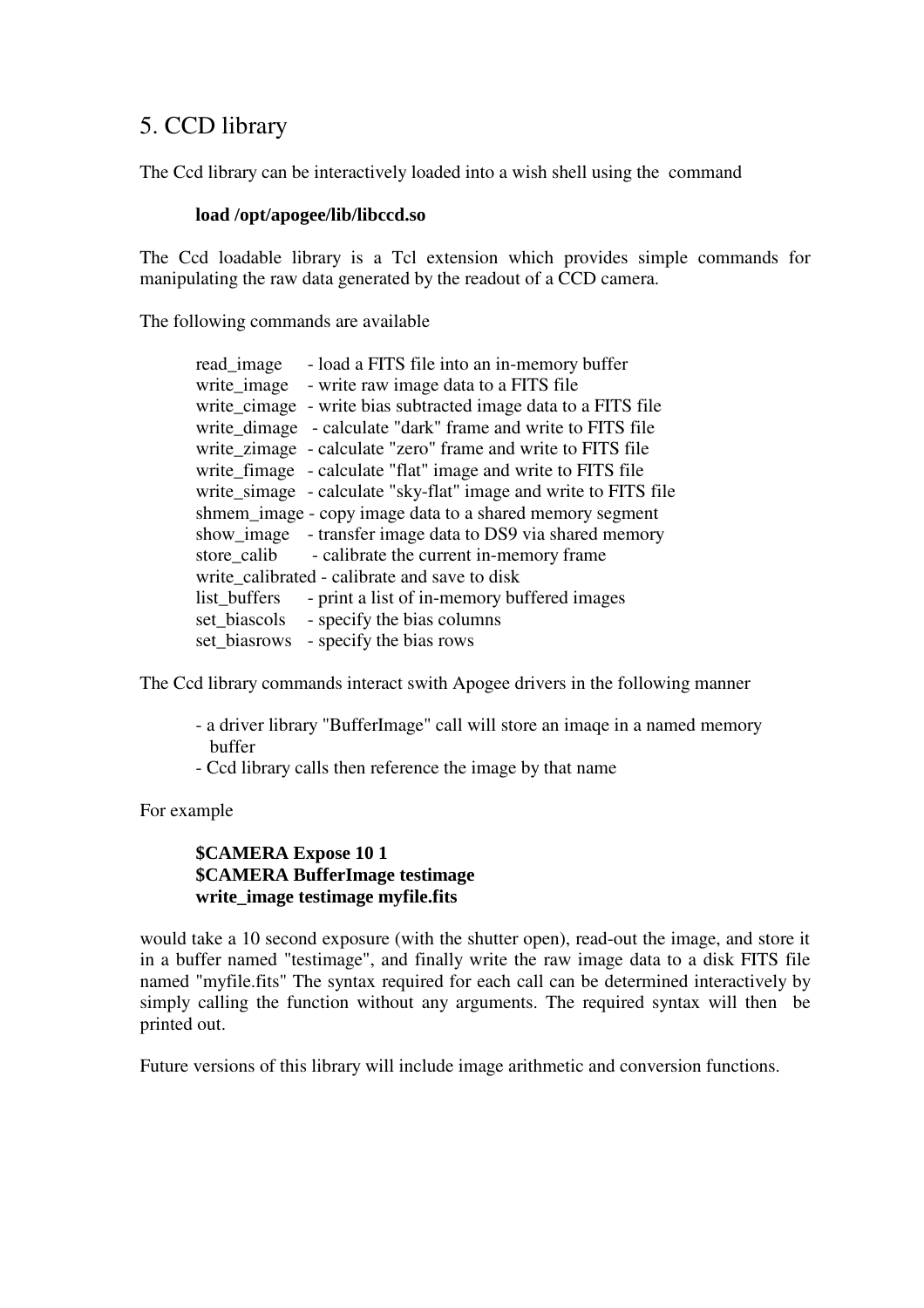# 6. LX library

The LX library can be interactively loaded into a wish shell using the command

### **load /opt/apogee/lib/liblx200.so**

The LX200 loadable library is a Tcl extension which provides simple commands for interacting with a telescope which support the protocol used by LX200 series telescopes.

The following commands are available

| open_scope          | - open a link (serial) to the telescope |
|---------------------|-----------------------------------------|
| close_scope         | - close the link to the telescope       |
| $lx200$ _mode       | - query the telescope mode              |
| $lx200$ _clockfmt   | - query the clock format in effect      |
| $lx200\_goto$       | - slew to target                        |
| $lx200$ _object     | - define target from catalog            |
| $lx200$ ext         | - define target from extended catalog   |
| write_scope         | - send low level command to scope       |
| lx200_set_date      | - set the date                          |
| $lx200$ _set_filter | - set filter                            |
| $lx200$ _set_site   | - set site details                      |
| $lx200$ set         | - generic parameter set                 |
| $lx200$ pos         | - set position (ra, dec)                |
| read_scope          | - low level read from scope             |
| $lx200$ _obj_sync   | - sync on current position              |

The syntax required for each call can be determined interactively by simply calling the function without any arguments. The required syntax will then be printed out.

Future versions of this library will include support for automated observation scripting with multiple objects, filters, etc.